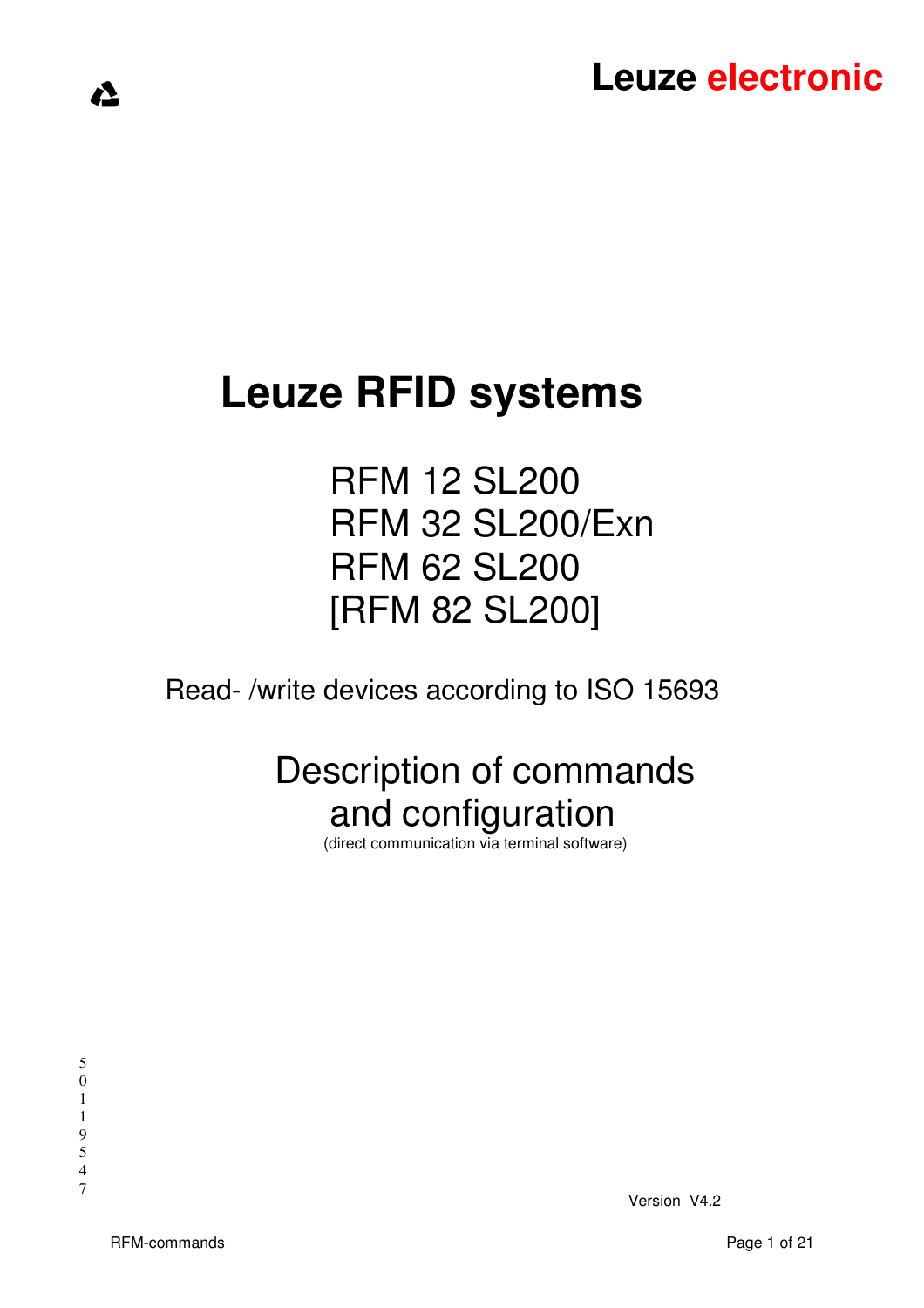| 1            | <b>COMMAND STRUCTURE</b>                                    | $\boldsymbol{2}$ |
|--------------|-------------------------------------------------------------|------------------|
| 1.1          | <b>Commands</b>                                             | 3                |
| 1.2          | Transponder(tag-) types within the telegram                 | 5                |
| 1.3          | Data output / response telegram of the devices              | 6                |
| $\mathbf{2}$ | <b>CONFIGURATION OF THE RFID-DEVICES</b>                    | $\overline{7}$   |
| 2.1          | <b>Configuration Functions Register 1 Address 01h</b>       | 8                |
| 2.2          | <b>Configuration Functions Register 2 Address 02h</b>       | 9                |
| 2.3          | <b>Configuration Transponder type (tagtype)</b>             | 10               |
| 2.4          | Configuration Trigger / Output switch Addresses 05-09h      | 11               |
| 2.5          | <b>Configuration Start address Read Addresses 0A/0Bh</b>    | 12               |
| 2.6          | <b>Configuration Read number of Blocks</b>                  | 12               |
| 2.7          | <b>Configuration Start address Write operation</b>          | 12               |
| 2.8          | <b>Configuration Write number of Blocks Address 0Fh</b>     | 13               |
| 2.9          | <b>Configuration AFI Filter Address 00h</b>                 | 13               |
| 2.10         | Further Configuration addresses for RFM82 only              | 13               |
| 3            | <b>RESPONSE CODES AND ERROR MESSAGES</b>                    | 14               |
| 4            | <b>TRANSPONDER SPECIFIC INFORMATION (TAG INFO)</b>          | 15               |
| 4.1          | Memory organisation I-CODE (44 Byte, 4 Byte per block)      | 15               |
| 4.2          | Memory organisation I-CODE SLI (112 Byte, 4 Byte per Block) | 16               |
| 4.3          | Memory organisation TAG-IT (32 Byte, 4 Byte per Block)      | 16               |
| 4.4          | Memory organisation TAG-IT HFI (256 Byte, 8 Byte per Block) | 16               |
| 4.5          | <b>Memory organisation ST Microelectronics LRI 512</b>      | 17               |
| 4.6          | Memory organisation INFINEON my-d (8 Byte per Block)        | 17               |
| 4.7          | <b>Memory organisation EM Microelectronic EM4135</b>        | 18               |
| 4.8          | <b>Not supported Transponderchips</b>                       | 18               |
| 5            | <b>ASCII-Table</b>                                          | 19               |

1 Command structure

 $\Lambda$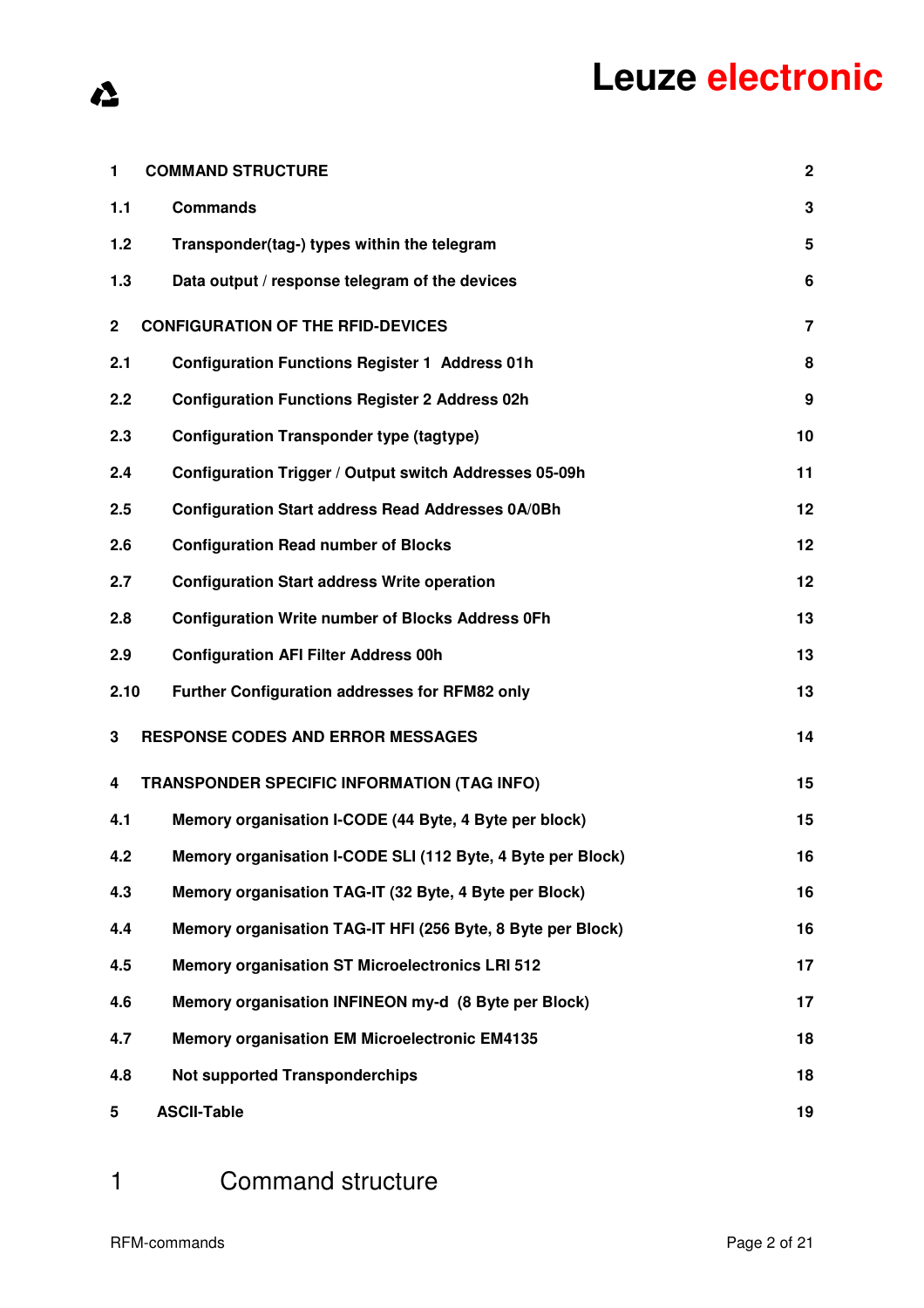For the data interface we use the Leuze standard with 9600 Bd, 1 Startbit, 8 Databits, none Parity, 1 Stoppbit. The data frame is the typically used type at Leuze electronic.



The data from and to the RFM is coded in ASCII-Hex and always read or written in complete data blocks. Applicable as data conternt are all characters of the ASCII table. Two words are in use for the data carrier: transponder and tag. Between receive data and send data to the RFM should be a delay of about 150 ms.

### **1.1 Commands**

Commands are recognized in Capital letters as well as in small letters for firmware versions 080513 at RFM12, RFM32 and RFM62. Earlier versions and the RFM82 expect capital letters as a command.

| <b>ISTX</b> | Command                   | CRIF |
|-------------|---------------------------|------|
| l 02h       | ASCII-Character   0Dh 0Ah |      |

| Command:<br>Answer: | R/r<br>Q <sub>2</sub> | <b>Reset in factory settings</b><br>Acknowledge, action performed                                                    |
|---------------------|-----------------------|----------------------------------------------------------------------------------------------------------------------|
| Command:<br>Answer: | H/h<br>Q <sub>2</sub> | stop command & warm start, setting stays<br>Acknowledge, action performed                                            |
| Command:<br>Answer: | V/v                   | get version of firmware<br>0302261234RFM32<br>with $03 = year, 02 = month, 26 = day$<br>1234=Code, RFM32=device type |
| Command:            | ÷                     | Sets Trigger (LED red = ON)                                                                                          |
| Command:            |                       | Stops Trigger (LED red = OFF)                                                                                        |
|                     |                       |                                                                                                                      |

| <b>Command inventory I</b> | delivers all serial numbers of all tags in the                                                                                         |
|----------------------------|----------------------------------------------------------------------------------------------------------------------------------------|
|                            | reader field. (TAG dectect function!)<br>The answer starts with the state,<br>@0 and the transponder type, details see<br>Chapter 1.2. |

For the commands 'N ', 'M' und 'W without write forward' it is **neccessary to have** a **READ** operation (via Trigger) **before** that **and** the tag has to stay within the field ! Otherwise an error occurs.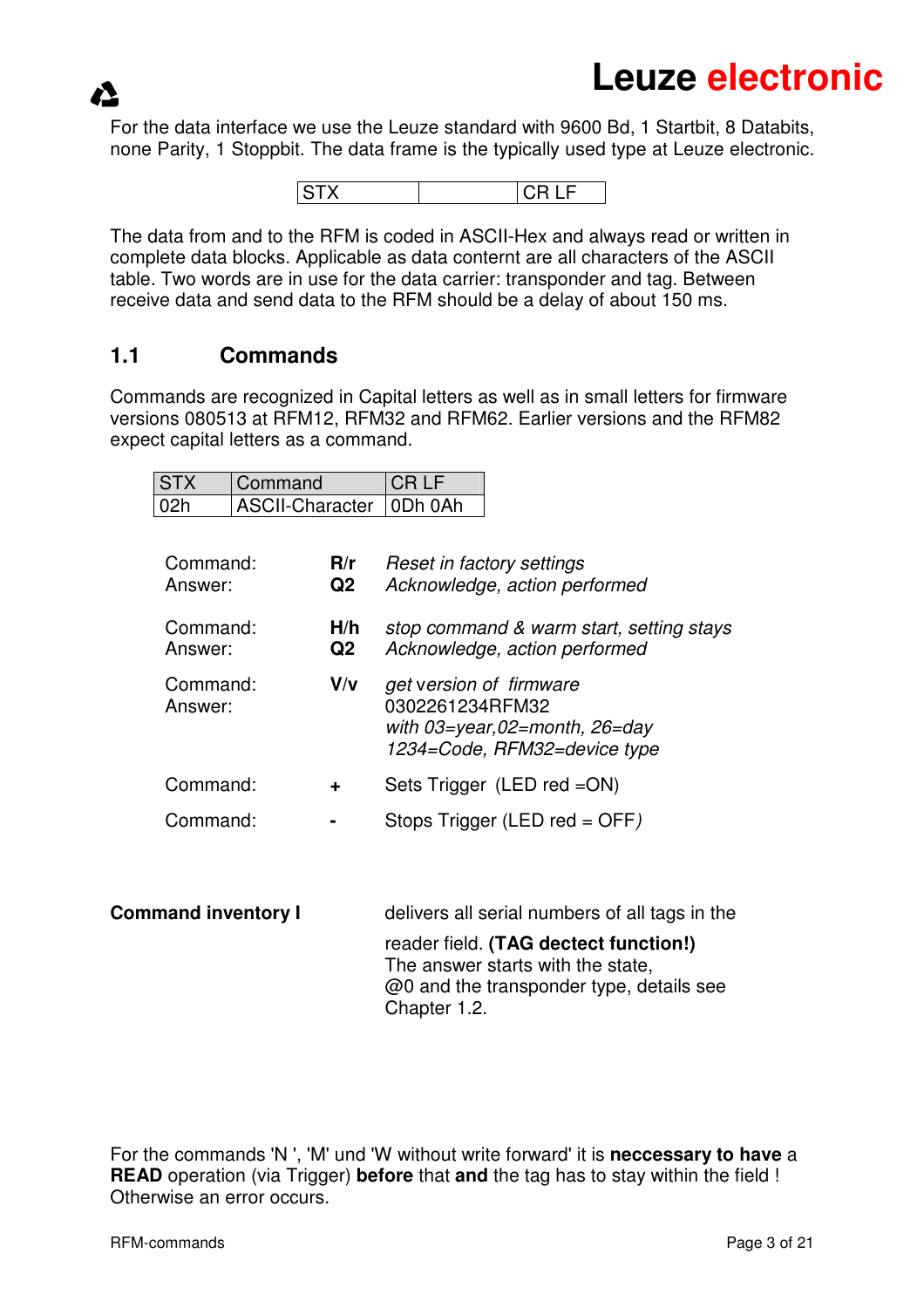

**Command Read Data Blocks N** N05011(SNR) for read one or several blocks, also

> with different tags in the field possible

05 = Start Blockno.

 $01 = \text{tag type } (01 = \text{I-Code})$  see table page 4  $1 =$  number of blocks to read  $(1-9)$ 

 SNR = Serial number, neccessary with several tags in the field

Note: If Multi tag mode (antcollison) is active the SNR number transmission must be active too and with any command the SNR has to be sent (all charcaters after `0@0`tagtype`). You get the serial no. with "I" command. The answer starts with a state, the start block number and the tag type. The state is '0' and with a '1' it shows that more data comes with a second telegram. Structure of answers please see Chapter 1.2. Per data block an average response time of 50 ms can be calculated.

#### **Command Read Transponder M M01**

01 = Tag type I-Code, see table on page 4

This command allows to read the tag in total from the first data block to end of memory. This function works **with single transponders** only. The answer starts with a state and the transponder type (tag). The state is '0' and with a '1' it shows more data comes with a second telegram. If the transponder has more than 256 byte of data then the answer will be splitted. The M command is not provided with the EM 4135(Tag Type 06).

#### **Command Write Data Block W** W05011(SNR)xxxxxxx

 05 =Block number (depends on tag (see 4.Taginfo) 01 =Tag type (01=I-Code) see table below 1 =number of blocks to write (1-9) SNR= only if used with several tags, anticollision  $xxxxxx = Data (full block)$ 

The write operation always writes complete data blocks on the tags (that means 8 characters/ block at 4 byte/ block) The response on 'W' command with "write forward" is ´Q4´ (Q4=command received), after a trigger or '+' the data is written to the tag and the response is 'Q5´ (Q5= write operation successful) Without "write forward" the tag has to be in the field when sending the command and directly 'Q5' is the response then. Answer Q4 / Q5 Q4 Command received (with write forward) Q5 Write operation successful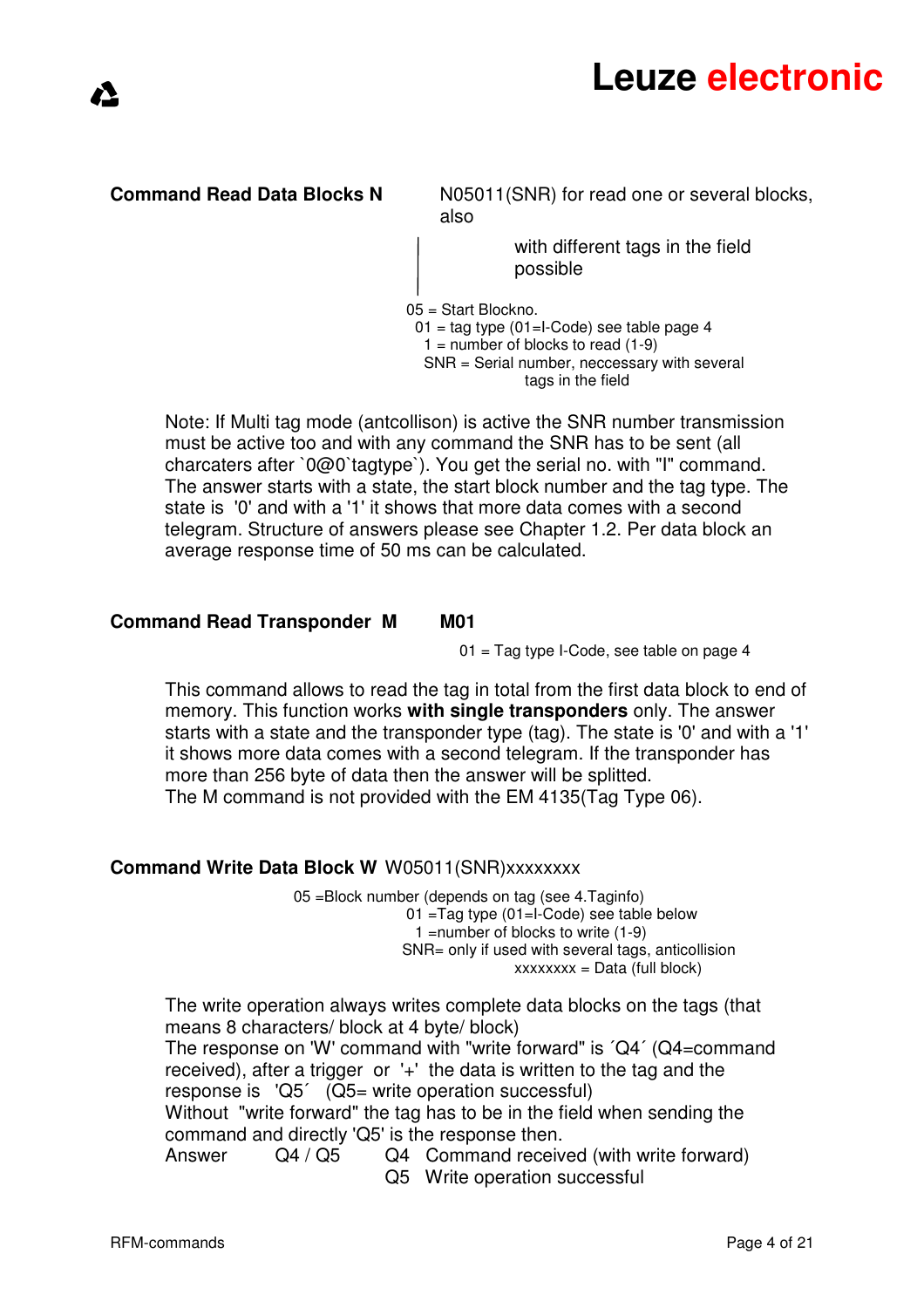#### **Command Set Output A A0FF On On A000** *A000* **Off**

This command sets the output permanent and gets no response! This will work only if the output is **not activated** automatically !! Reaction time 10 ms.

| <b>Command Switch Field ON/OFF</b> | <b>F1</b> Switch "ON"  |
|------------------------------------|------------------------|
|                                    | <b>F2</b> Switch OFF " |
|                                    | F3 HF-Reset            |
|                                    |                        |

With the F-command, the magnetic field of the RFM's can be switched. The answer on this command is Q2, and the field is switched ON/OFF. The reaction time on F commands is 10 ms

The field is switched on automatically after a new trigger pulse.

## **1.2 Transponder(tag-) types within the telegram**

Some commands and answers transmit the transponder type within the telegram. See the following table for the several types. Please note the difference to the configuration values (address 03h in chapter 2.4).

| N <sub>0</sub> | <b>Description</b>                                         |
|----------------|------------------------------------------------------------|
| 01             | I-CODE 1 (44 characters, from block 05 on writeable)       |
| 02             | ST M LRI 512 (60 characters, from block 00 on writeable)   |
| 03             | TAG IT (32 characters, from block 00 on writeable)         |
| 04             | I-CODE SLI (112 characters, from block 00 on writeable)    |
| 05             | INFINEON (256/1024 characters, from block 03 on writeable) |
| 06             | EM4135 (288 characters, from block 13 on writeable)        |
| 07             | TAG IT HFI (256 characters, from block 00 on writeable)    |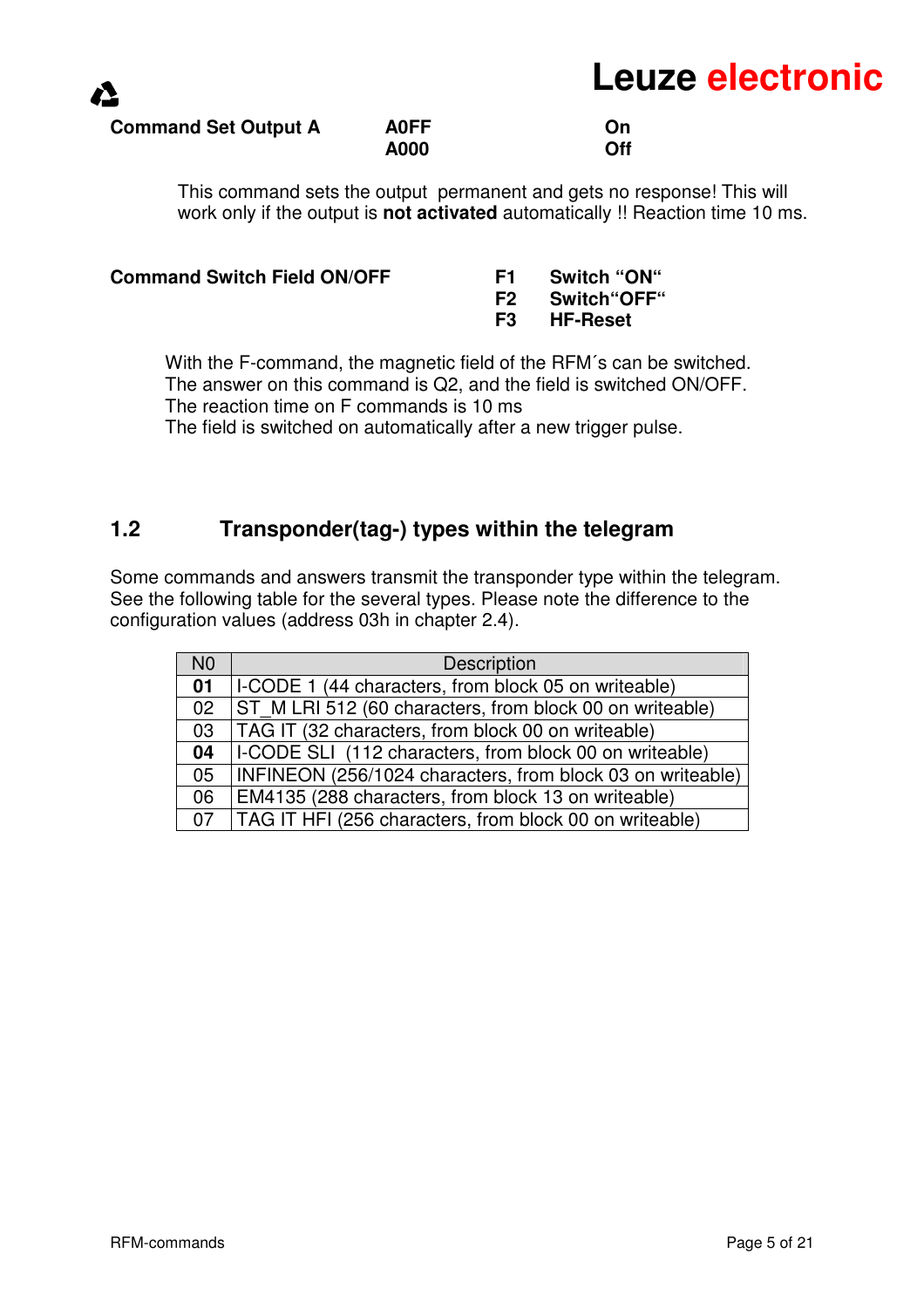# **1.3 Data output / response telegram of the devices**

**Data output after trigger (parameter setting via configuration: operation mode)**  The devices deliver different data after a trigger:

Serial number (factory setting)

e.g. 0@00101000000011AAAF6

|                  | This response contains the following informations (starting from left): |
|------------------|-------------------------------------------------------------------------|
| -0               | character, if there are more telegrams. (0 means only one telegram)     |
| @0               | sign for serial number                                                  |
| 01               | transponder type, see table on page 3                                   |
| 01000000011AAAF6 | unique serial number of the transponder                                 |

Block data (user data), 1 to 9 blocks possible (depends on transponder)

e.g. 005014672616E (1 Block, starting with Block 05) In this response are several informations included, too (starting from left): 0 character, if there are more telegrams. (0 means only one telegram) 05 Start-Block number 01 transponder type, see table on page 3 4672616E data in hexadecimal presentation (2 characters /byte)

#### Multiple Read

e.g. 00001011AAAF601000000FFFFFFF000000003333132334672616E6B2057756573746572FFF..... With this setting all information of the transponder from the first to the last block is delivered. The response contains the informationen (starting from left):

| - 0     | character, if there are more telegrams. (0 means only one telegram) |
|---------|---------------------------------------------------------------------|
| -00     | Start-Block number                                                  |
| -01     | transponder type, see table on page 3                               |
| 011AAF6 | data in hexadecimal presentation (2 characters /byte)               |

#### **Data output after Online-command( via terminal software)**

*Response after command Read Blocks N05011 (see.chapter 1.1)* 

e.g. 005014672616E (1 Block, starting with Block 05) In this response are several informations included, too (starting from left): 0 character, if there are more telegrams. (0 means only one telegram)<br>05 Start-Block number Start-Block number 01 transponder type, see table on page 3<br>4672616E data in hexadecimal presentation (2 c data in hexadecimal presentation (2 characters /byte)

*Response after command Read all data M04 (see.chapter 1.1)* 

e.g. 004616361626F75FFFF...... (all data, starting with Block 00)

In this response are several informations included, too (starting from left):

0 character, if there are more telegrams. (0 means only one telegram)

04 transponder type, see table on page 3

616361626F... data in hexadecimal presentation (2 characters /byte)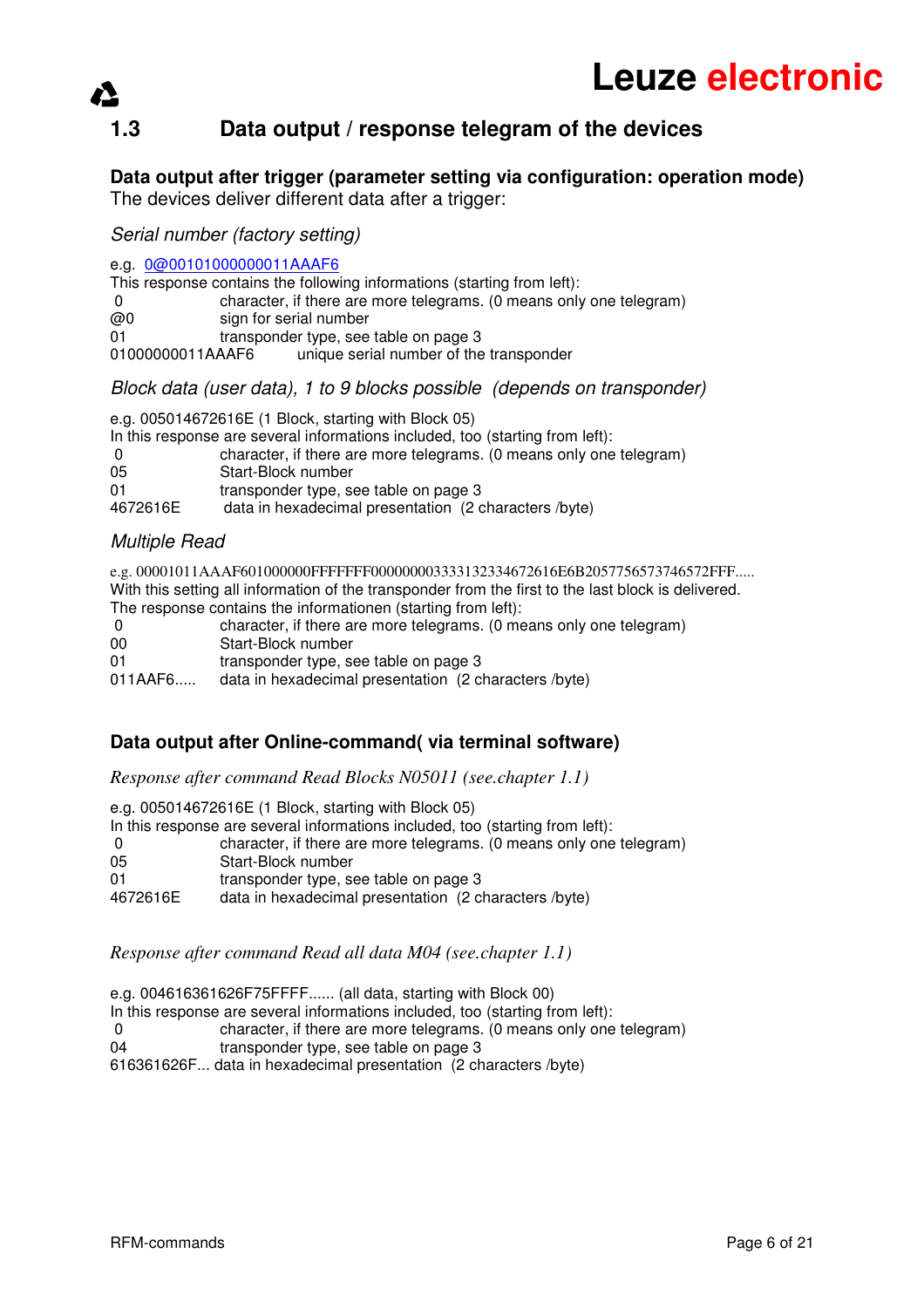## **2 Configuration of the RFID-devices**

With the Leuze RF-config-tool the parameter setting is very easy and transparent. All functions are displayed in menus and click buttons. But all devices can be activated and configured directly from a PLC or via standard terminal software, too. With the printed information below you can choose your preferred and easiest way. The used structure is always like described in paragraph 1.

The RFID devices RFM 12, RFM 32 and RFM 62 have a record for the parameter settings with 16 addresses altogether (00 to 0Fh). The RFM 82 has some additional addresses (60-66h). Dependent on the function, one or two addresses can belong to one parameter. The factory setting is printed in bold letters.

| <b>Command Read configuration G</b> | GFF00 (complete)<br>Response G00xxxxxxx<br>G1000 (only addresses 00-0Fh)<br>G01xx (only one address) |  |
|-------------------------------------|------------------------------------------------------------------------------------------------------|--|
| <b>Command Configure C</b>          | C0199<br>parameter address<br>01                                                                     |  |
|                                     | configuration data<br>99                                                                             |  |

When using this command it is important to know that only the **start address** is to print and all data is transmitted serial to the configurations register. This allows either to send the configuration data with one string or address by address. Each valid address can be the start address. The change of configuration is answered by the 'Q1' response. The data for operation mode "Write" must be stored with this command beginning at the address 10h.

**Answer Q1** (see Chapter 3. messages)

#### **structure: C [record address] [data]**

**The number of data must fit a byte length (2 characters / byte), if not you receive an error message (E02). The data is in hexadecimal presentation.**  If you communicate via field bus with the RFM all characters of the command are to handle as a separate ASCII sign in the transmission.

For operation mode "Write" the data has to be stored **before** in the same way (C10xxxx). The memory area for the data to write is 10h to 57h (9 Blocks) Example: C1087654321 stores write data (1Block/4 Byte) starting address 10h.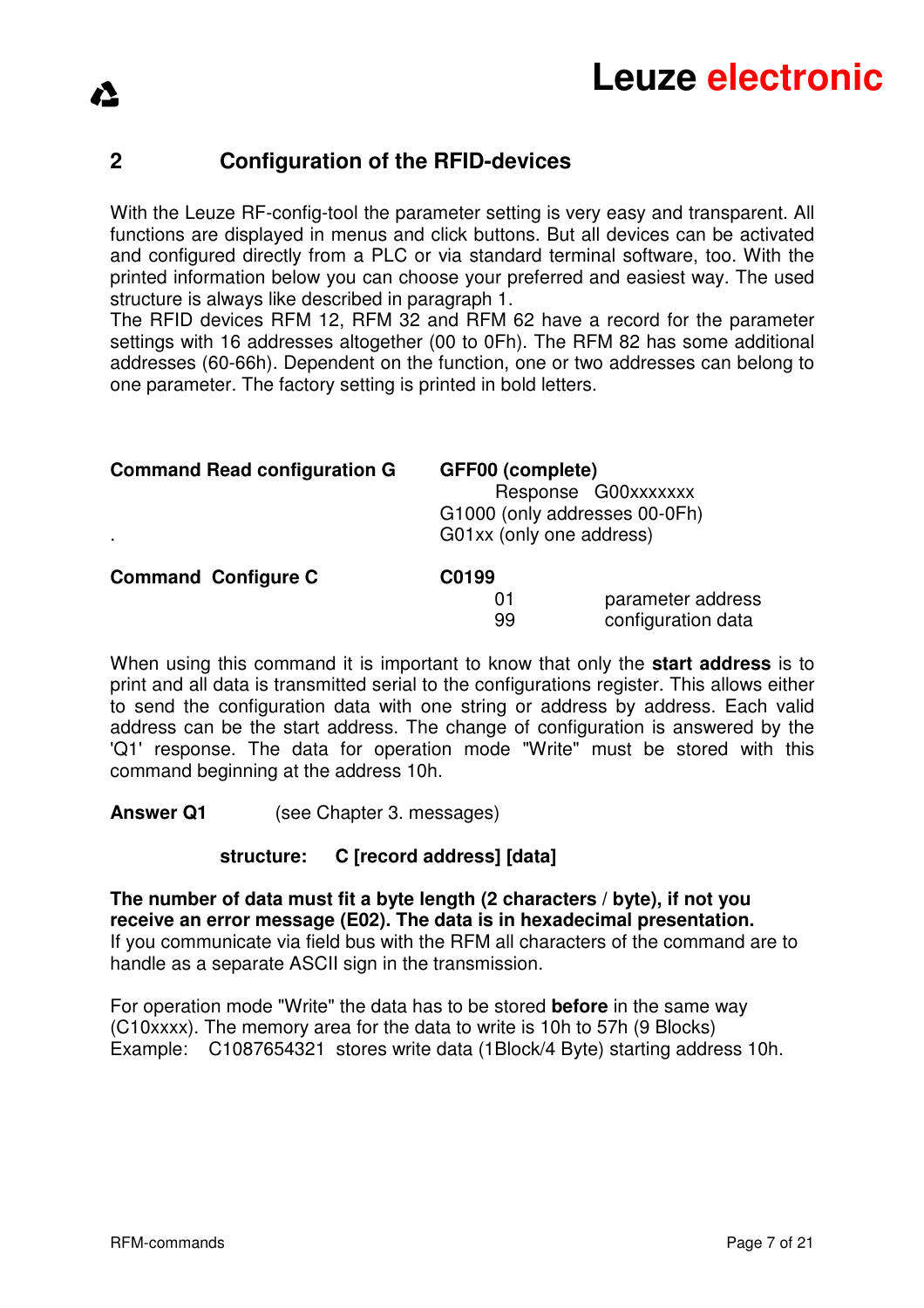| <b>Address</b> |                                                                |               |  |  |
|----------------|----------------------------------------------------------------|---------------|--|--|
| 00             |                                                                |               |  |  |
| 01             | <b>Functions Register 1</b>                                    |               |  |  |
| 02             | <b>Functions Register 2</b>                                    |               |  |  |
| 03             | Transponder type Highbyte                                      |               |  |  |
| 04             | Transponder type Lowbyte                                       |               |  |  |
| 05             | Triggermode                                                    |               |  |  |
| 06             | Trigger pulse time (ms) Highbyte                               |               |  |  |
| 07             | Trigger pulse time (ms) Lowbyte                                |               |  |  |
| 08             | Output pulse time (ms) Highbyte                                |               |  |  |
| 09             | Output pulse time (ms) Lowbyte                                 |               |  |  |
| 0A             | <b>Start address Read Highbyte</b>                             |               |  |  |
| 0B             |                                                                |               |  |  |
| OC             |                                                                |               |  |  |
| 0D             |                                                                |               |  |  |
| 0E             |                                                                |               |  |  |
| 0F             |                                                                |               |  |  |
| $10-57$        | Write operation: number of blocks<br>Write data (max. 9*8Byte) |               |  |  |
| 58-5F          | Reserved                                                       |               |  |  |
| 60             | RF-power(Multiicator for 1/4W                                  |               |  |  |
| 61             | Net work address(SW)                                           |               |  |  |
| 62             | Reserved                                                       | Only          |  |  |
| 63             | Reserved                                                       | <b>RFM 82</b> |  |  |
| 64             | I Code 1: Number of Tags (Transponders)                        |               |  |  |
| 65             | Reserved                                                       |               |  |  |
| 66             | Reserved                                                       |               |  |  |

#### Structure of the configuration parameters

 $\Lambda$ 

Very important are the two functions registers, but all parameters are described in the following chapters.

## **2.1 Configuration Functions Register 1 Address 01h**

| Bit            | <b>Function</b> | Level | Description                                           |       |
|----------------|-----------------|-------|-------------------------------------------------------|-------|
| $\Omega$       |                 |       | Operation mode see 2.1.1                              |       |
|                |                 |       |                                                       |       |
| $\overline{2}$ | Reserved        | Ω     |                                                       |       |
| 3              | Reserved        | 0     | Reserved, for RFM12/32/62                             |       |
| 3              | <b>Network</b>  | O     | Reader is slave in RS485 net                          | Only  |
|                |                 |       | Stand alone, without network                          | RFM82 |
| 4              | Trigger         | O     | Permanent ready for read                              |       |
|                |                 |       | Read on trigger puls                                  |       |
| 5              | Read mode       |       | Permanent Read and data output                        |       |
|                |                 |       | Singleshot (read once while in field)                 |       |
| 6              | Write forward   | 0     | Not active, for Write command a transponder must      |       |
|                |                 |       | be within the reader field !                          |       |
|                |                 |       | Active, after write command data is written in the    |       |
|                |                 |       | next transponder entering the field                   |       |
| 7              | Reserved        | n     | No action                                             |       |
|                |                 |       | Activate 10ms Field reset after 3 trials (for lcode1) |       |

The parameter to set is combined via Bit column. The MSB (most significant Bit) is Bit 7 on first position.

Bitcolumn:  $10100111 = 71 h$  factory setting: 71h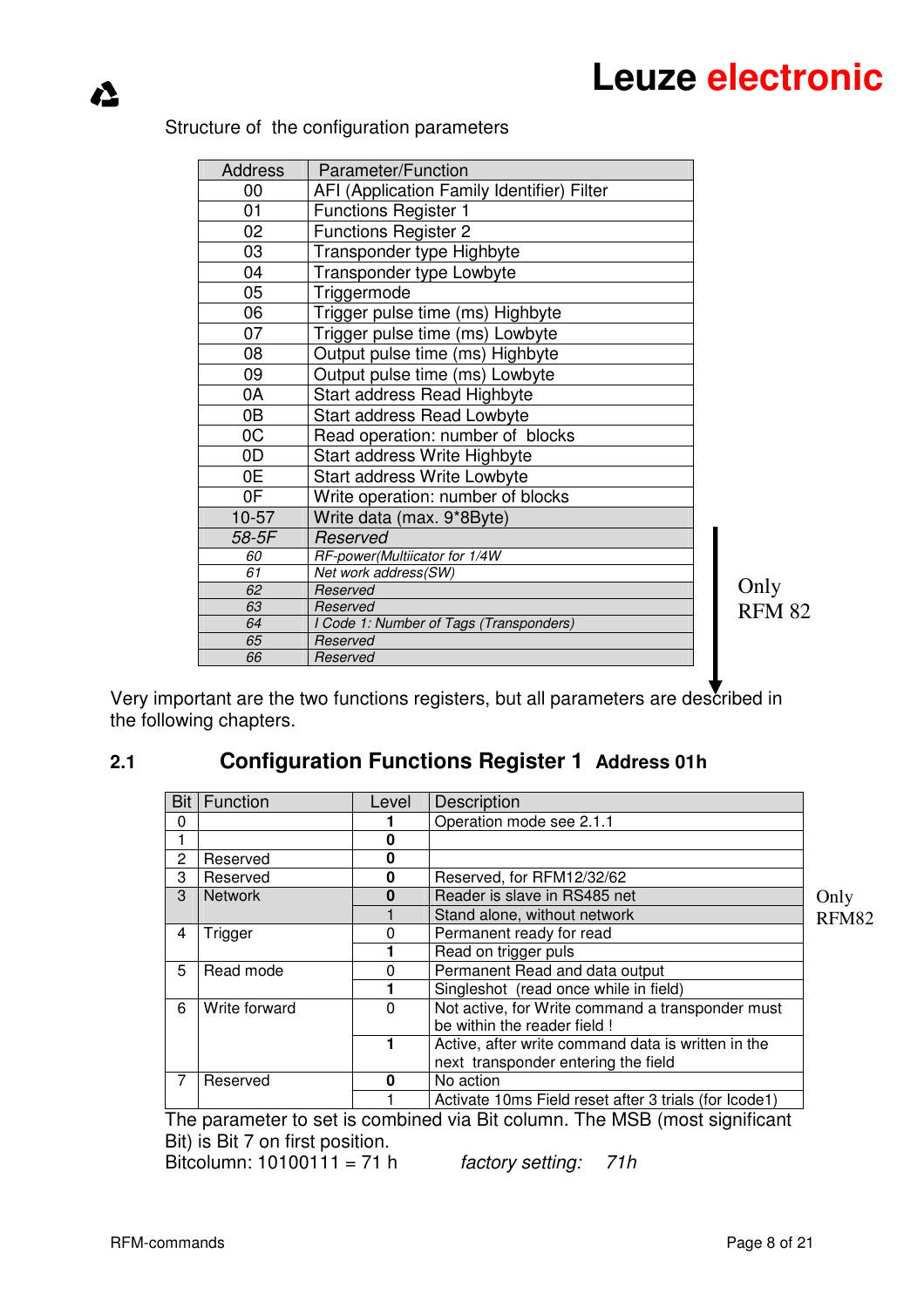

### **Configuration Operation mode (Bit 0/1 Address 01h)**

| Bit 1 | Bit 0 | Description                   |
|-------|-------|-------------------------------|
|       |       | Operation mode: Write         |
|       |       | Operation mode: Read          |
|       |       | Operation mode: Multiple Read |

**The operation mode defines, what function a trigger pulse (or '+') causes.** The factory setting is "Read", that means after a trigger the serial no. or data

blocks is read (addresses 0A-0Ch). The response is the same as after a "N" command: state, block no.(or @0), tag type, data.

With operation mode "Write" the stored data (address C10 following) is written into every tag after trigger, answer is "Q5".

The operation mode "Multiple read" delivers the whole tag data on trigger puls. Note :This operation takes more time (about double the time) than a read operation for one block.

# 2.2 **Configuration Functions Register 2** Address 02h

| Bit           | Function              | Level | Description                        |
|---------------|-----------------------|-------|------------------------------------|
| 0             | Serial number         | O     | Not active, no transmission        |
|               | (W and N command)     |       | Must be transmitted, active        |
|               | Multi tag mode        | 0     | Not active, only one tag in field  |
|               | (anticollision)       |       | Active, several tags in field      |
| $\mathcal{P}$ | Reserved              | n     |                                    |
| 3             | Filter                | 0     | Not active                         |
|               | (AFI)                 |       | Active, code in Address 00h        |
| 4             | Output switch         | 0     | Not active                         |
|               |                       |       | Automatical activated, Address 05h |
| 5             | Data Block size       | Π     | 4 Byte                             |
|               |                       |       | 8 Byte                             |
| 6             | Large data (>232Byte) |       | Further data is sent automatically |
|               | Reserved              |       |                                    |

The readers are also designed for transponders of the new generation with larger memory (data block size 8 Byte). factory setting: 50h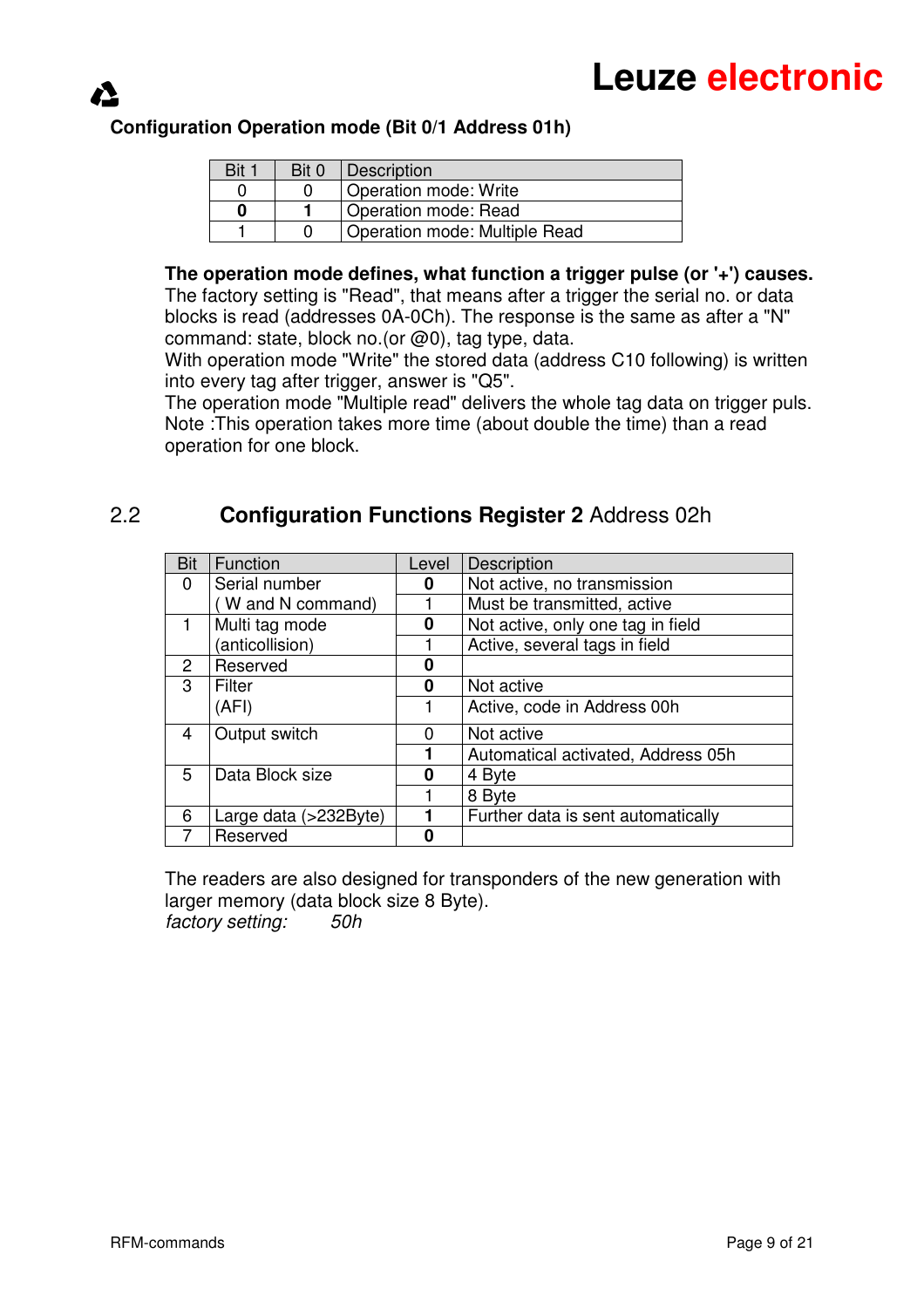#### **Important note:**

 $\blacktriangle$ 

Some functions belong to each other, some are mutually exclusive! Especially the "Multi Transponder mode/ anti collision" is affected. Below the most important reliances of configuration settings with this affections are listed:

Dependent settings in the configuration:

| Multi Transponder Mode = active | Transmission of serial number = $active$ (Adr.02, Bit 0) |
|---------------------------------|----------------------------------------------------------|
| (Adr. 02, Bit 1)                | Trigger = $active (Adr.01, Bit 4)$                       |
|                                 | Trigger = Trigger with anticollision $(Adr.05)$          |
|                                 | Write forward = $not active$ (Adr.01, Bit 6)             |
| Write forward = "Active"        | Trigger active (Adr.01, Bit 4)                           |
| (Adr. 01, Bit 6)                |                                                          |
| Operation mode "Multiple Read"  | Multi Transponder Mode = Not active                      |
| choosen (Adr. 01, Bit 1)        | (Adr. 02, Bit 1)                                         |
| Read mode = "permanent read"    | Trigger = $not$ active (Adr. 01, Bit 4),                 |
| (Adr. 01, Bit 5)                | write forward = $not active$ (Adr.01, Bit 6)             |

If any of these points is not or in parts only taken notice of, the device gives back an error "E10" for invalid configuration and nothing is changed.

In "Multi Transponder Mode (anticollision)" the devices can handle several transponders at the same time:

| RFM 32        | max. 4 transponders, fix                              |
|---------------|-------------------------------------------------------|
| <b>RFM 62</b> | max. 4 transponders, fix                              |
| <b>RFM 82</b> | max. 30 transponders, parameter setting tag dependent |

# 2.3 **Configuration Transponder type (tagtype**)  **Addresses 03 /04h**

#### Address 03h

| , , , ,    |                   |
|------------|-------------------|
| <b>Bit</b> | Description       |
| 0          | Reserved          |
|            | <b>ICODE</b>      |
| 2          | ST M LRI 512      |
| 3          | <b>TAG IT</b>     |
| 4          | ICODE SLI(2)      |
| 5          | <b>INFINEON</b>   |
| 6          | EM4135            |
|            | <b>TAG IT HFI</b> |

To get the parameter value, remember the MSB is Bit 7:

factory setting ICODE + Icode SLI (Bit 1+4) Bit column:  $00010010 = 12h$ <br>examplos:  $\frac{1}{2}$ examples: Tag-It

| GAQUIDIGS. | ι αυτιι           | ווטע |
|------------|-------------------|------|
|            | I-Code SLI        | 10h. |
|            | <b>TAG-It HFI</b> | 80h  |

#### Address 04h

The devices are prepared for further tag types to be set in this area. Today is none to set here. factory setting: FFh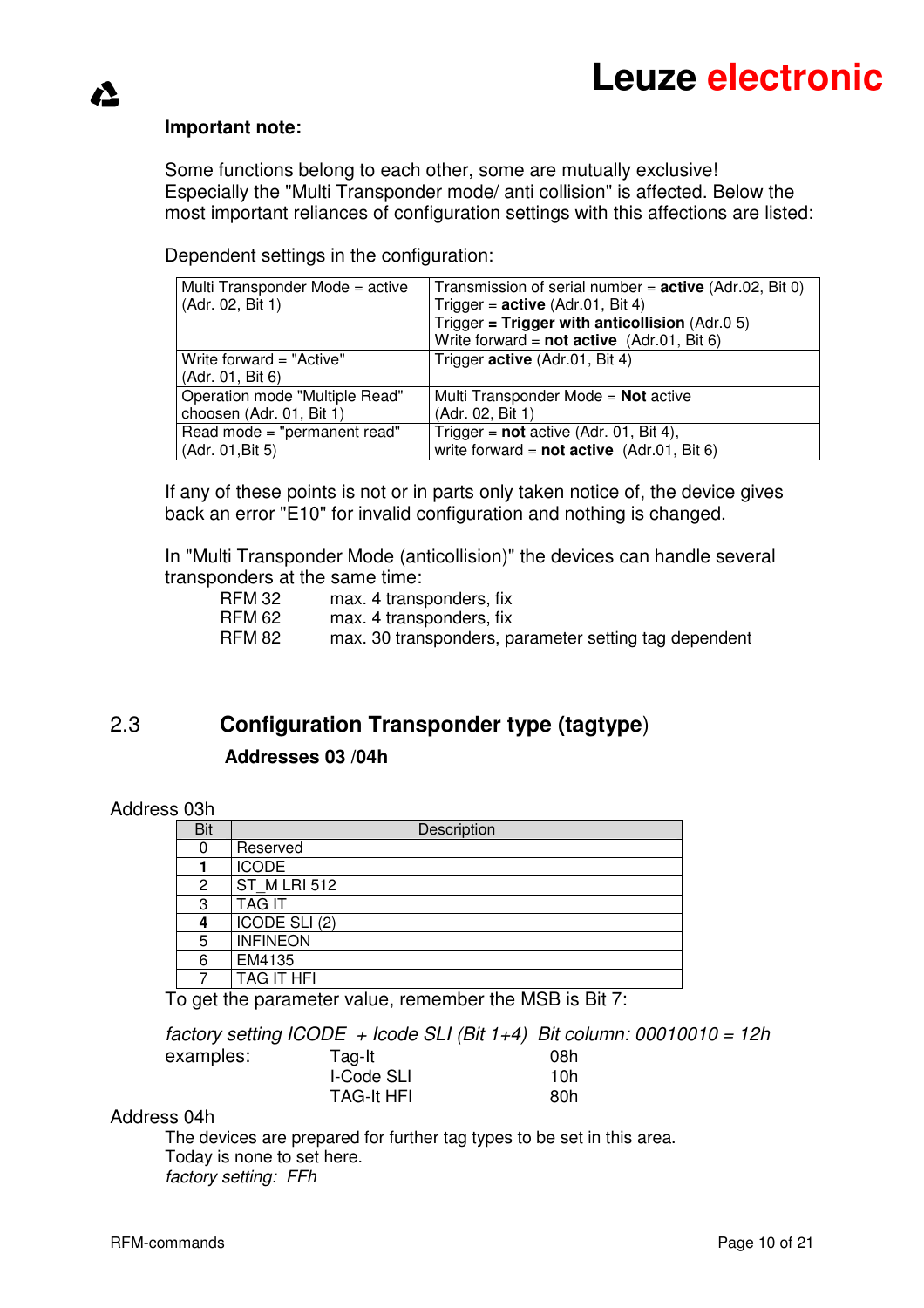

### **2.4 Configuration Trigger / Output switch Addresses 05-09h**

The trigger is a combination of the trigger functionality and the trigger pulse time. For the output it is similar: the functionality and the output pulse time. In the address 05h the functionality for both output and trigger is combined. The trigger pulse time is in address 06/07h and the output pulse time in 08/09h.

#### **Configuration Address 05h**

⚠

Only the bits 0/1 of this byte are used for trigger and the Bits 3-5 for the output functionality. Other Bits are set to "0". Therefore the possible combinations are as follows:

| Value | Description                                                           |
|-------|-----------------------------------------------------------------------|
| 00    | Trigger: Read as long High level at input                             |
|       | Output: Good Read Signal on Low level                                 |
| 01    | Trigger: Read for time after positive slope                           |
|       | Output: Good Read Signal on Low level                                 |
| 02    | Trigger: Read for time after pos. Slope, time counts after neg. slope |
|       | Output: Good Read Signal on Low level                                 |
| 08    | Trigger: Read as long High level at input                             |
|       | Output: No Read Signal on Low level                                   |
| 09    | Trigger: Read for time after positive slope                           |
|       | Output: No Read Signal on Low level                                   |
|       |                                                                       |
| 0A    | Trigger: Read for time after pos. Slope, time counts after neg. slope |
|       | Output: No Read Signal on Low level                                   |
| 20    | Trigger: Read as long High level at input                             |
|       | Output: Good Read Signal on High level                                |
| 21    | Trigger: Read for time after positive slope                           |
|       | Output: Good Read Signal on High level                                |
| 22    | Trigger: Read for time after pos. Slope, time counts after neg. slope |
|       | Output: Good Read Signal on High level                                |
| 28    | Trigger: Read as long High level at input                             |
|       | Output: No Read Signal on High level                                  |
| 29    | Trigger: Read for time after positive slope                           |
|       | Output: No Read Signal on High level                                  |
| 2A    | Trigger: Read for time after pos. Slope, time counts after neg. slope |
|       | Output: No Read Signal on High level                                  |
| 03    | Trigger: Read in multi tag mode                                       |
|       | Output: Good Read Signal on Low level                                 |
| 0B    | Trigger: Read in multi tag mode                                       |
|       | Output: No Read Signal on Low level                                   |
| 23    | Trigger: Read in multi tag mode                                       |
|       | Output: Good Read Signal on High level                                |
| 2B    | Trigger: Read in multi tag mode                                       |
|       | Output: No Read Signal on high level                                  |

Factory setting : 20h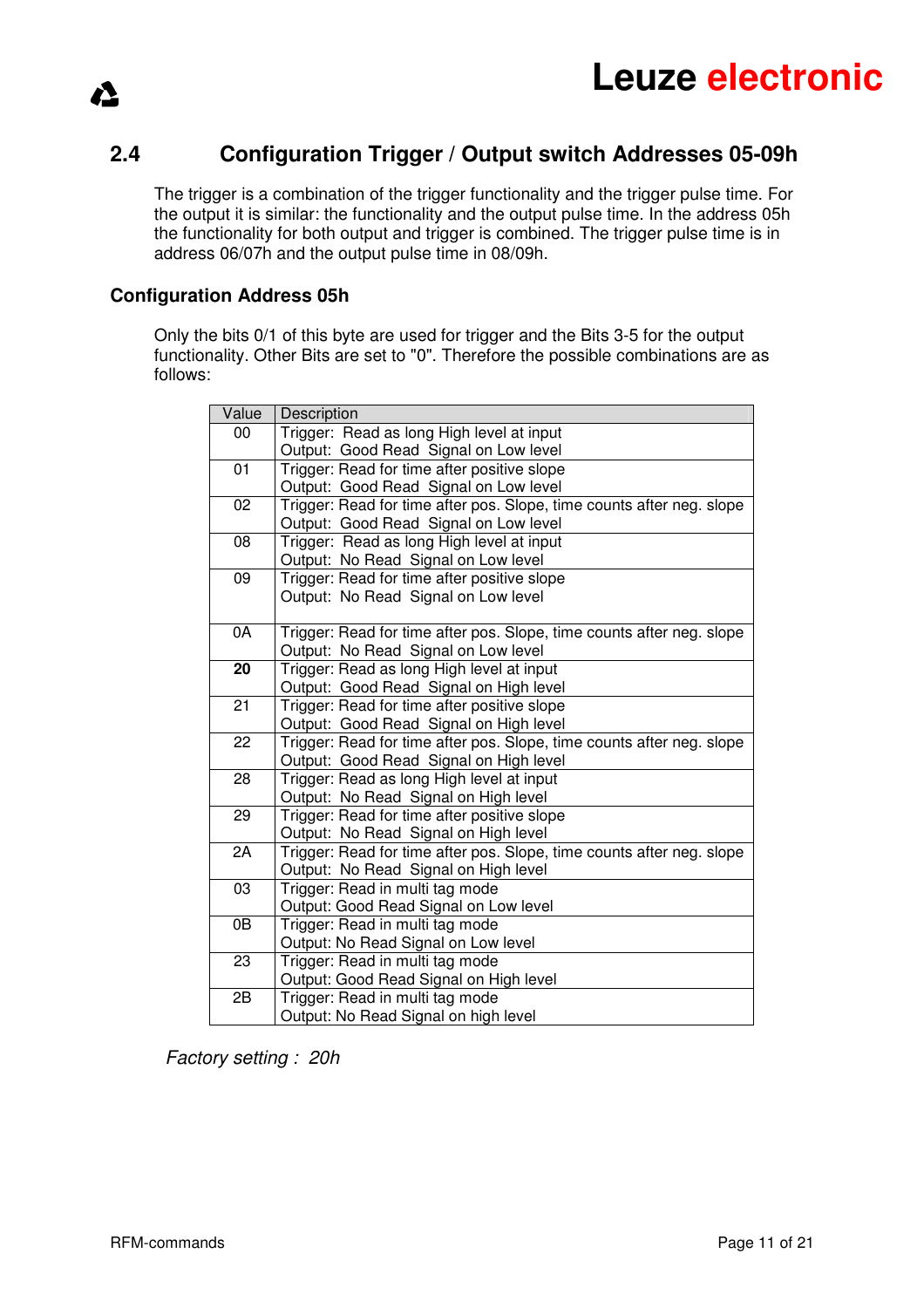#### **Configuration Trigger puls time Addresses 06/07h**

This is the time after the trigger puls in a range from 00 to 9000 ms. The chosen value is in hexadecimal numeric system.

Factory setting: 00h

| <b>Examples</b> | <i>300 ms</i> | 012Ch |
|-----------------|---------------|-------|
|                 | <i>500 ms</i> | 01F4h |
|                 | 1000 ms       | 03E8h |
|                 | 2000 ms       | 07D0h |

#### **Configuration Output pulse time Addresses 08/09h**

The activation time for "Good read" or "No read" is set between 30 and 9000 ms. The value is in hexadecimal numeric system.

Factory setting : 12Ch is 300 ms. **Examples**  $\frac{50 \text{ ms}}{20}$  500 ms 01F4h 1000 ms 03E8h 2000 ms 07D0h

### **2.5 Configuration Start address Read Addresses 0A/0Bh Start address Read (after Trigger)** factory setting : @0 (4000h),SNR=@0

Example: Block 05= 0005h;

In the operation mode "Read" the configured type of data is given after a trigger (or '+') on the RS232 interface. The possible block number depends on the tag type (see Chapter 4 Taginfo)

### **2.6 Configuration Read number of Blocks (after Trigger) Address 0Ch**

This is the number of data blocks read on one read operation after a trigger  $(or '+').$ 

factory setting : 01h gives 1 Data block range 01-09h

#### **2.7 Configuration Start address Write operation Addresses 0D/0Eh**

 Please note the block address depends on the tagtype (see Chapter 4 Taginfo) I-Code has 16 Blocks! This parameter is only valid in operation mode "Write"! factory setting : 0005h Block no 05 further details and tag types see chapter 4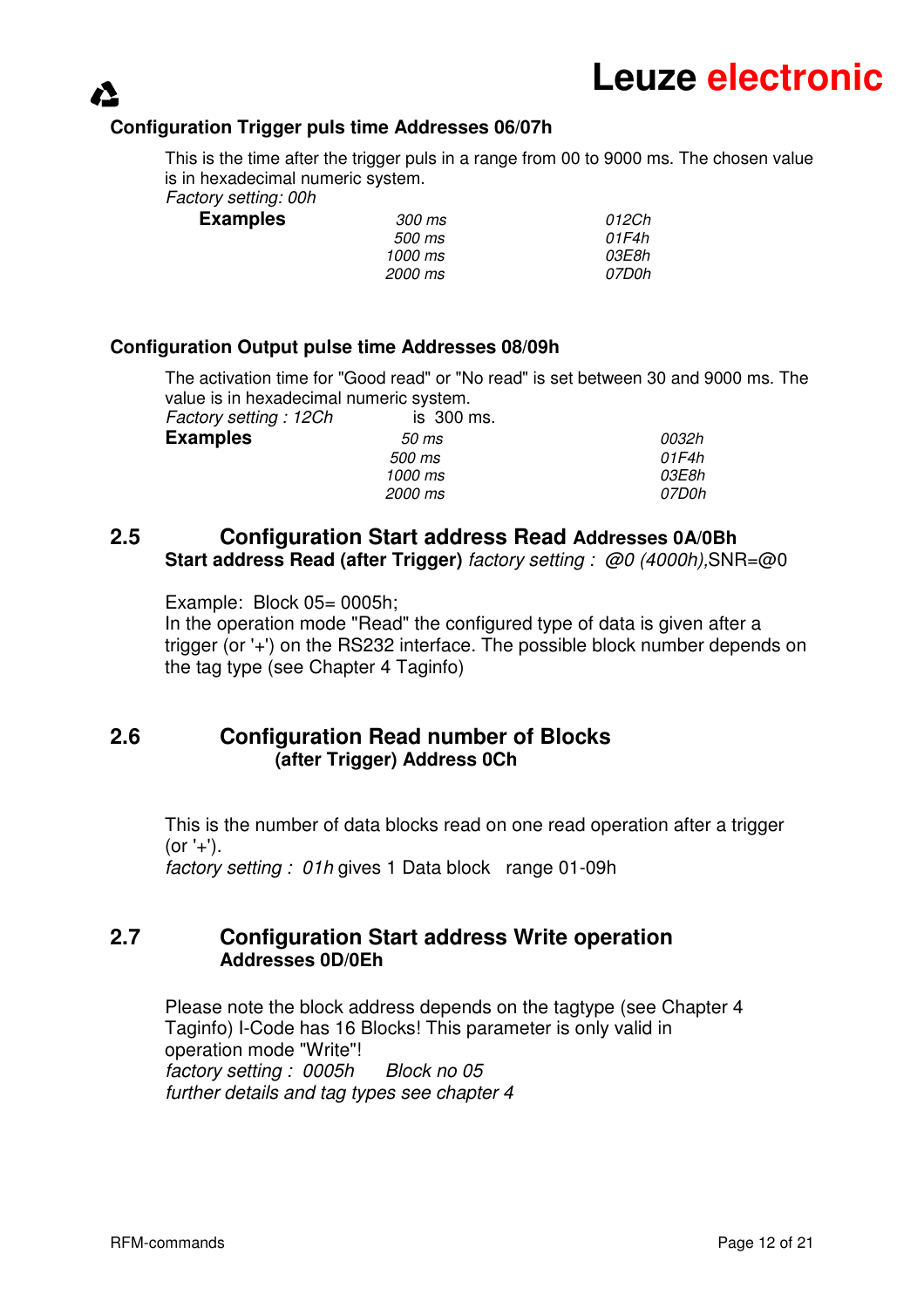

### 2.8 **Configuration Write number of Blocks Address 0Fh**

In the operation mode "Write" this number of blocks will be written to the tag after a trigger. The data to write must be stored **before** starting from address 10h. This number of data blocks is written on one write operation. Please note the data must fit the block size!

factory setting : 01h range 01-09h

### **2.9 Configuration AFI Filter Address 00h**

The filter AFI (Application Family Identifier) is a kind of legitimation for the transponder in this application. Only if the AFI on tag and in reader are the same, the tag can be read or written. factory setting : 00h range 00 -FFh

#### **2.10 Further Configuration addresses for RFM82 only**

#### **Configuration Output Power Address 60h**

In steps of 1/4 Watts it's possible to set the output power. The value to set is the factor to 0,25W. The value to set is in hexadecimal system. Please note the max. power values for the seperate antennas. We do not recommend power values over 4W. This power is reached with optimized adjustment of the antenna only ( $Z=R=50\Omega$ ).

| 1 W  | 04h             |
|------|-----------------|
| 2W   | 08h             |
| 2.5W | 0Ah             |
| 3W   | 0Ch             |
|      | Output power 4W |

#### **Important note: Please take care of the local limits for the allowed output power rate!**

#### **Configuration Network address RS485 Address 61h**

The software address for using the device as a network slave can be set between 00-FFh (0-255). This parameter is only active if in address 01h the network operation is active. Factory setting: 00h

#### **Configuration I-Code: Expected number of tags Address 64h**

 The value in this address optimizes the multi transponder mode (anticollision). The higher the value the longer the time frame for one operation (Read/Write). Possible numbers of time slots are 1;2;4;8;16;32;64;128. In anticollision mode the number of time slots should be double of the number of tags. The value is a hexadecimal value.

Factory setting 20h (32 slots) for 16 tags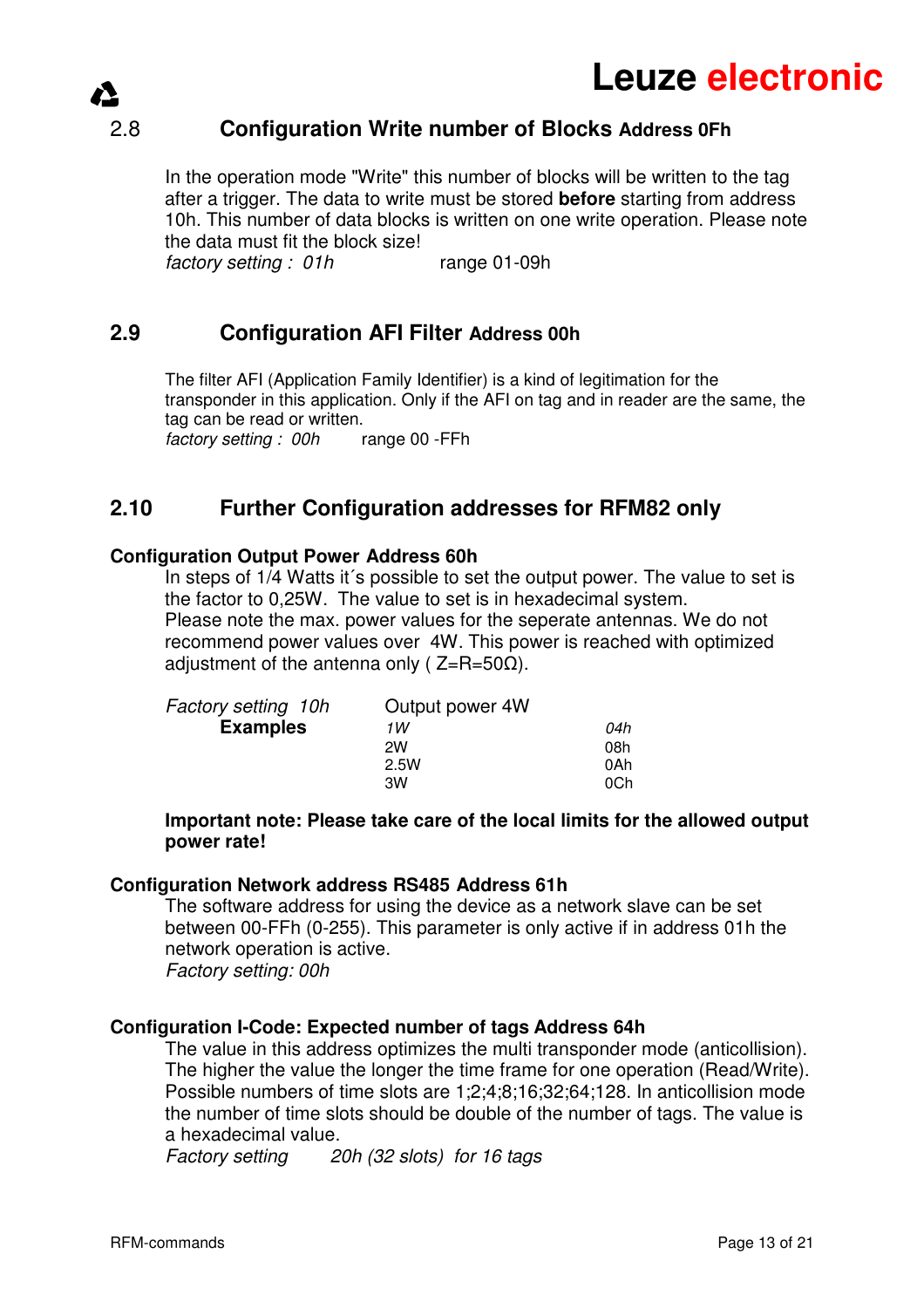# **3 Response codes and Error messages**

For receiving some information after commands we have several codes and messages implemented in the firmware of the devices.

### **Response codes**

Sign for a response is the letter `Q`. A response with 'Q' makes shure the command was understood from the device. The telegram looks like usual.

| ↗ | ISTX |  | Code |  |
|---|------|--|------|--|
|---|------|--|------|--|

The table shows the meaning of the Code:

| Code           | Description/meaning            |
|----------------|--------------------------------|
| $\overline{C}$ | Command could not be performed |
| 'Q1'           | Command executed               |
| 'Q2'           | Action performed               |
| 'QA'           | Write Command understood       |
| 'Q5'           | Write Block successful         |

#### **Error messages**

An error occurs, if a command or string is not complete or send with false characters.The letter `E`is the sign for errors. The errors in detail

| Code            | Meaning                              |  |
|-----------------|--------------------------------------|--|
| E01             | Invalid command                      |  |
| E02             | Invalid parameter                    |  |
| E04             | Data Frame error                     |  |
| E08             | <b>CRC</b> Error                     |  |
| E <sub>10</sub> | Controvert configuration settings    |  |
|                 | (e.g. Trigger and permanent reading) |  |

If an "E08" message occurs the CRC was activated. For Reset please use the Command "R" and D2h via interface.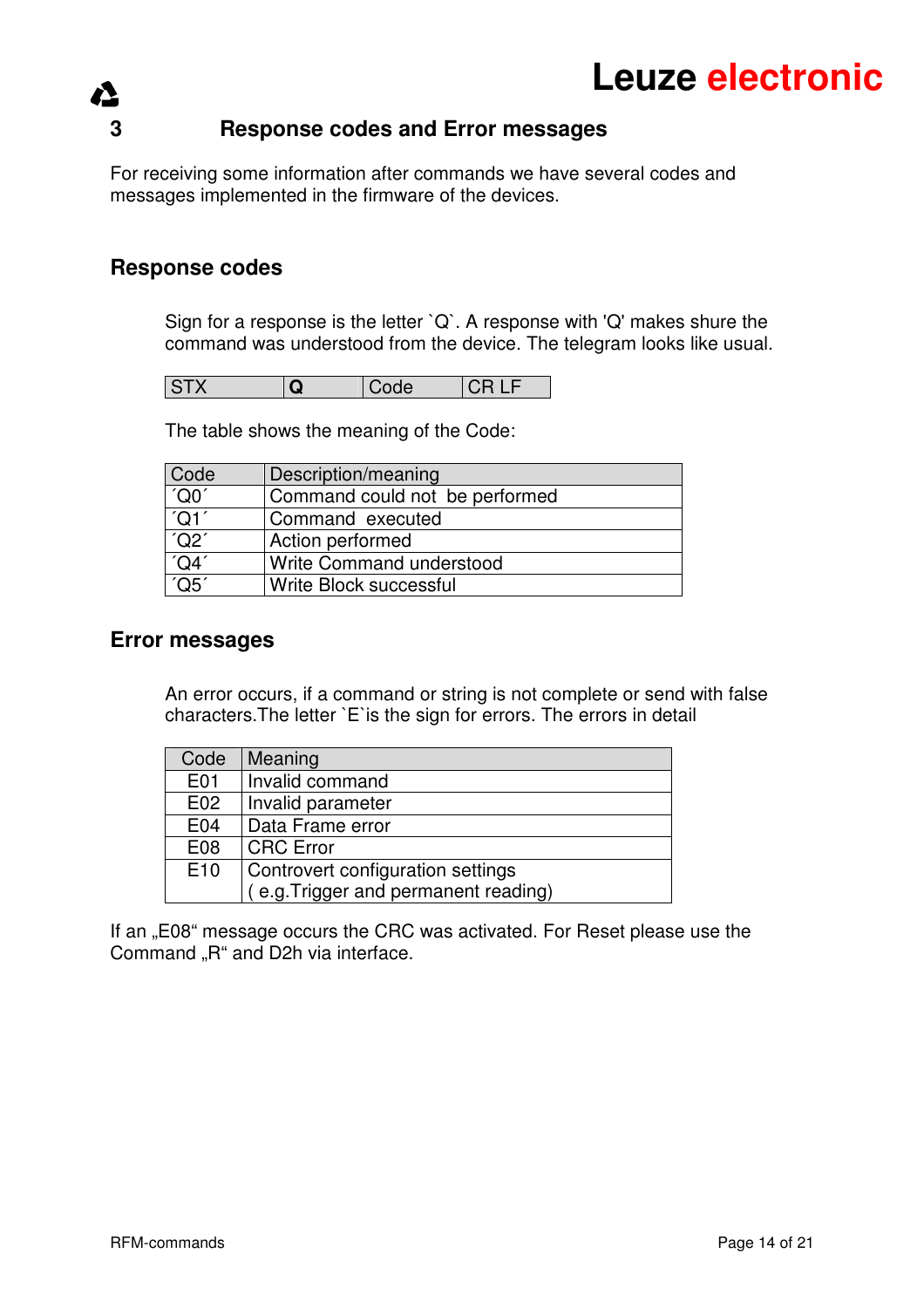# **4 Transponder specific information (Tag Info)**

## **4.1 Memory organisation I-CODE 1(44 Byte, 4 Byte per block)**

| <b>Block</b>    | Byte 0           | Byte 1                    | Byte 2           | Byte 3 | Description                                      |
|-----------------|------------------|---------------------------|------------------|--------|--------------------------------------------------|
| $\overline{0}$  | SNR <sub>0</sub> | SNR1                      | SNR <sub>2</sub> | SNR3   | Serial number (low)                              |
| $\overline{1}$  | SNR4             | SNR <sub>5</sub>          | SNR <sub>6</sub> | SNR7   | Serial number (high)                             |
| $2^{\lambda}$   | F0               | FF                        | FF               | FF     | Write access                                     |
| $\mathbf{3}$    | х                | X                         | х                | X      | Special functions                                |
| $\overline{4}$  | X                | $\boldsymbol{\mathsf{x}}$ | X                | X      | Filter Code / Application Identifier / User Data |
| $\overline{5}$  | X                | X                         | Χ                | х      | User Data                                        |
| $6\overline{6}$ | X                | X                         | X                | X      | User Data                                        |
| $\overline{7}$  | X                | X                         | X                | X      | <b>User Data</b>                                 |
| $\infty$        | X                | $\boldsymbol{\mathsf{x}}$ | X                | X      | User Data                                        |
| $\overline{9}$  | X                | X                         | X                | X      | User Data                                        |
| 10              | X                | X                         | х                | x      | User Data                                        |
| 11              | X                | $\boldsymbol{\mathsf{x}}$ | Χ                | X      | User Data                                        |
| 12              | X                | X                         | Χ                | Χ      | User Data                                        |
| 13              | X                | X                         | X                | X      | User Data                                        |
| 14              | X                | $\boldsymbol{\mathsf{x}}$ | X                | X      | User Data                                        |
| 15              | X                | $\boldsymbol{\mathsf{x}}$ | X                | X      | User Data                                        |

The serial no. in Block 0 and Block 1 is fix.

Δ

#### **Write access conditions (Block 2)**

| <b>MSB</b> |  | <b>B</b> vte |   | <b>LSB</b> |   | <b>MSB</b> |  | <b>Byte</b> |  | <b>LSB</b> | <b>MSB</b> |  | <b>Byte</b> |  | <b>LSB</b> | <b>MSB</b> |          | <b>Byte</b> |   | LSB |  |
|------------|--|--------------|---|------------|---|------------|--|-------------|--|------------|------------|--|-------------|--|------------|------------|----------|-------------|---|-----|--|
|            |  |              | υ | U          | ັ |            |  |             |  |            |            |  |             |  |            |            |          |             |   |     |  |
|            |  |              |   |            |   |            |  |             |  |            |            |  |             |  | ∼          | ت ا        | $\Delta$ |             | ໋ |     |  |

Block 2 Write access (3 line is the block number).

Set of a Bit pair to 0|0 causes write protection for the chosen block.

!! Warning: this operation is not reversable!!

### Special functions (Block 3)

| Byte:<br><b>MSB</b><br>LSB |              |                   |                           |             | Bvte<br><b>MSB</b><br><b>LSB</b> |   |   |                              |   |   | Bvte<br><b>MSB</b><br><b>LSB</b> |   |   |                   |   |   |   | <b>Byte</b><br><b>MSB</b><br>LSB |   |              |          |              |                   |          |              |              |              |   |           |  |  |
|----------------------------|--------------|-------------------|---------------------------|-------------|----------------------------------|---|---|------------------------------|---|---|----------------------------------|---|---|-------------------|---|---|---|----------------------------------|---|--------------|----------|--------------|-------------------|----------|--------------|--------------|--------------|---|-----------|--|--|
| IX.                        | $\checkmark$ | $\mathbf{v}$<br>◠ | $\checkmark$<br>$\lambda$ | $\sim$<br>◡ | O                                | e | e | $\overline{\mathbf{v}}$<br>↗ | X | X | $\checkmark$<br>⌒                | x | v | $\checkmark$<br>◠ | X | v | x | Y                                | x | $\checkmark$ | <b>V</b> | $\checkmark$ | $\checkmark$<br>◠ | <b>V</b> | $\checkmark$ | $\mathbf{v}$ | $\checkmark$ | x | $\lambda$ |  |  |

 $q|q = 1|1 \Rightarrow \text{QUIET mode enabled}$   $q|q = 0|0 \Rightarrow \text{QUIET mode disabled}$  $e|e = 1|1 \Rightarrow EAS$  mode enabled  $e|e = 0|0 \Rightarrow EAS$  mode disabled

#### **Family Code and Application Identifier (Block 4)**

| <b>MSB</b>   |              |                    | Byte 0    |                |           | LSB            |           | <b>MSB</b>              |                       |                           | Bvte           |     |              | LSB          |     | <b>MSB</b>   |           |              | Byte 2       |                 |                   | LSB          |           | <b>MSB</b>   |           |                | <b>Byte 3</b>     |           |                         | LSB          |  |
|--------------|--------------|--------------------|-----------|----------------|-----------|----------------|-----------|-------------------------|-----------------------|---------------------------|----------------|-----|--------------|--------------|-----|--------------|-----------|--------------|--------------|-----------------|-------------------|--------------|-----------|--------------|-----------|----------------|-------------------|-----------|-------------------------|--------------|--|
| $\mathbf{v}$ | $\mathbf{v}$ |                    | $\lambda$ | $\sqrt{}$<br>ᄉ | $\lambda$ | $\overline{ }$ | $\lambda$ | $\overline{\mathbf{v}}$ | $\overline{ }$        | $\boldsymbol{\mathsf{x}}$ | $\overline{ }$ | l v | $\mathbf{v}$ | $\mathbf{v}$ | l X | $\mathbf{v}$ | $\vee$ 1  | $\mathbf{v}$ | $\checkmark$ | $\cdot$ $\cdot$ | $\mathbf{v}$<br>ᄉ | $\mathbf{v}$ | $\lambda$ | $\mathbf{v}$ | $\lambda$ | $\overline{ }$ | $\mathbf{v}$<br>ᆺ | $\lambda$ | $\overline{\mathbf{v}}$ | $\checkmark$ |  |
|              |              | <b>Family Code</b> |           |                |           |                |           |                         | <b>Application ID</b> |                           |                |     |              |              |     |              | User Data |              |              |                 |                   |              |           |              |           | User data      |                   |           |                         |              |  |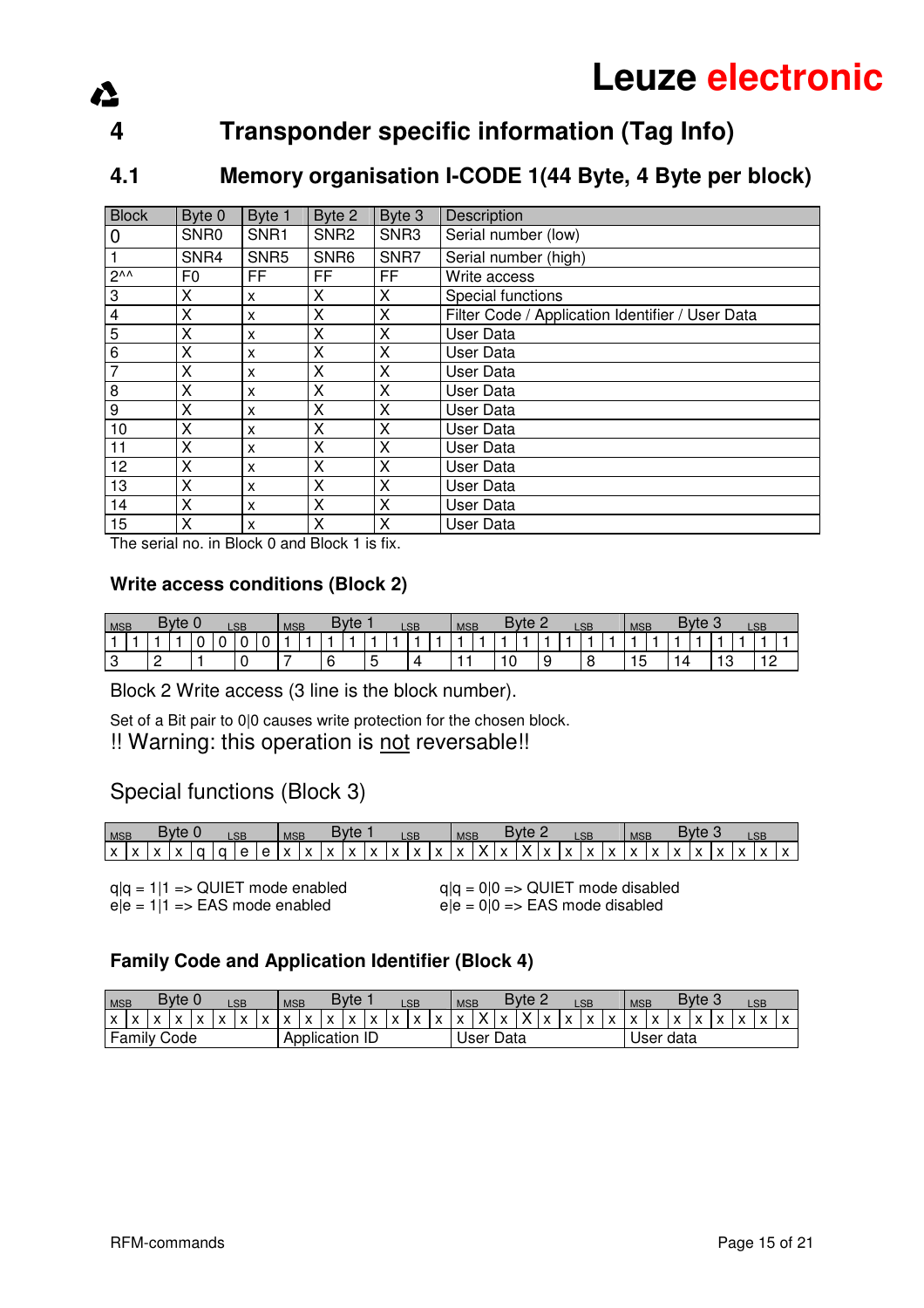# **4.2 Memory organisation I-CODE SLI (112 Byte, 4 Byte per Block)**

| <b>Block</b>    | <b>Bits</b> | Description                |
|-----------------|-------------|----------------------------|
| <b>UID</b>      | 64          | <b>Fixed Serial number</b> |
| 00              | 32          | User Data                  |
| 01              | 32          | <b>User Data</b>           |
| 02              | 32          | User Data                  |
|                 |             |                            |
|                 |             |                            |
|                 |             |                            |
| 25              | 32          | User Data                  |
| 26              | 32          | User Data                  |
| $\overline{27}$ | 32          | <b>User Data</b>           |

## **4.3 Memory organisation TAG-IT (32 Byte, 4 Byte per Block)**

| <b>Block</b> | <b>Bits</b> | Description                              |
|--------------|-------------|------------------------------------------|
| SID ADDRESS  | 32          | <b>Fixed Serial number</b>               |
| R/O Memory   | 32          | Manufacturer code, Chip/Tag version etc. |
|              | 32          | User Data                                |
|              | 32          | User Data                                |
| 2            | 32          | User Data                                |
| 3            | 32          | User Data                                |
| 4            | 32          | User Data                                |
| 5            | 32          | User Data                                |
| 6            | 32          | User Data                                |
|              | 32          | User Data                                |

# **4.4 Memory organisation TAG-IT HFI (256 Byte, 8 Byte per Block)**

| <b>Block</b>   | <b>Bits</b> | Description                |
|----------------|-------------|----------------------------|
| <b>UID</b>     | 64          | <b>Fixed Serial number</b> |
| 0              | 64          | User Data                  |
|                | 64          | User Data                  |
| $\overline{2}$ | 64          | User Data                  |
| 3              | 64          | User Data                  |
|                |             |                            |
|                |             |                            |
|                |             |                            |
| 28             | 64          | User Data                  |
| 29             | 64          | User Data                  |
| 30             | 64          | User Data                  |
| 31             | 64          | User Data                  |

 $\Delta$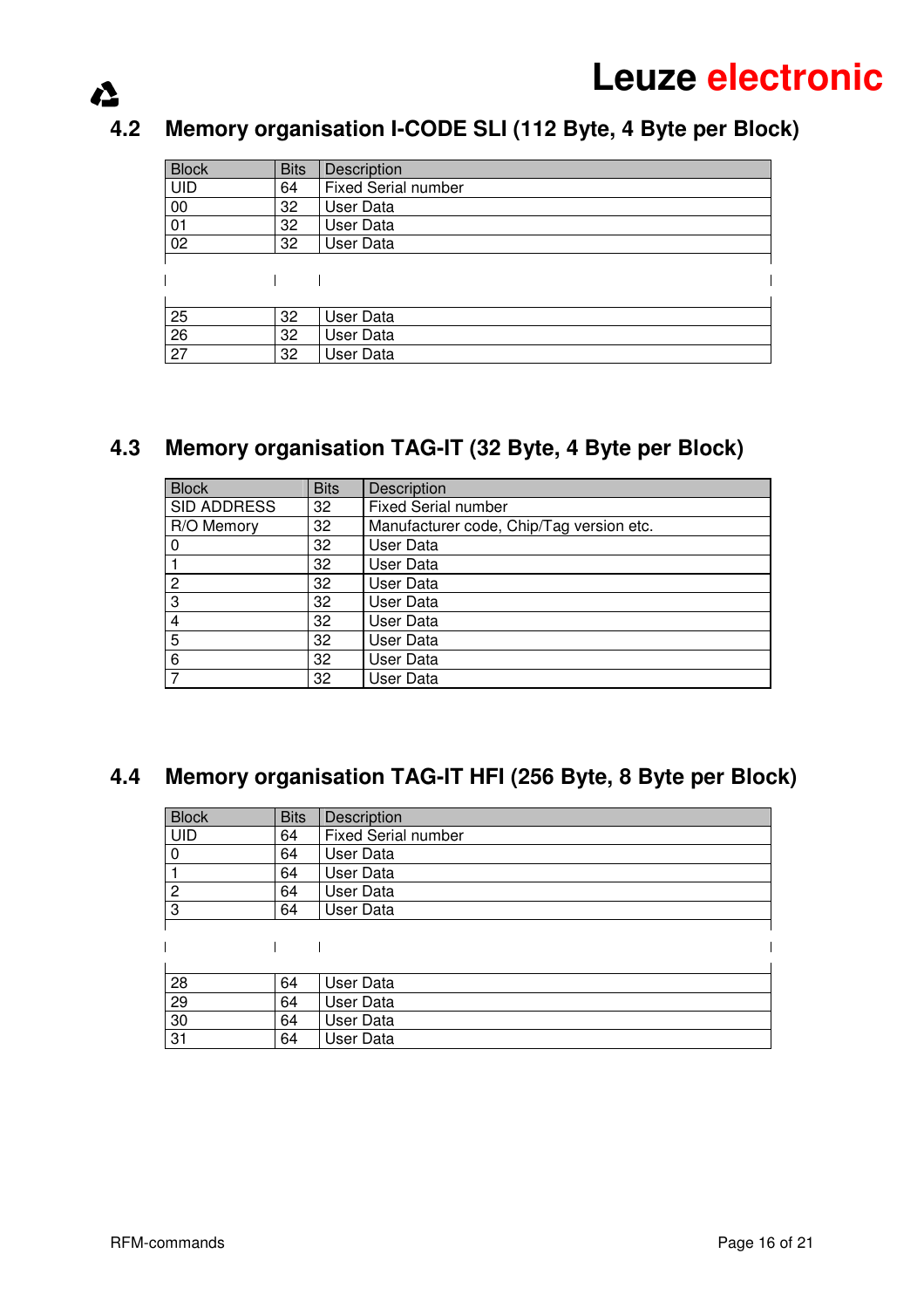### **4.5 Memory organisation ST Microelectronics LRI 512 (60 Byte, 4 Byte per Block)**

| <b>Block</b> | <b>Bits</b> | Description         |
|--------------|-------------|---------------------|
| <b>UID</b>   | 64          | Fixed serial number |
| 00           | 32          | User Data           |
| 01           | 32          | User Data           |
| 02           | 32          | User Data           |
|              |             |                     |
|              |             |                     |
|              |             |                     |
| 13           | 32          | User Data           |
| 14           | 32          | <b>User Data</b>    |
| 15           | 32          | <b>User Data</b>    |

## **4.6 Memory organisation INFINEON my-d (8 Byte per Block)**

SRF 55V10P: 10kBit Memory in 128 Blocks 1024Byte SRF 55V02P: 2,5kBit Memory in 32 Blocks 256 Byte

| <b>Block</b> | <b>Bits</b> | Description         |
|--------------|-------------|---------------------|
| 00           | 64          | Fixed serial number |
| 01           | 64          | Service Area        |
| 02           | 64          | Service Area        |
| 03           | 64          | User Data           |
|              |             |                     |
|              |             |                     |
|              |             |                     |
|              | 64          | User Data           |
|              | 64          | User Data           |
| 31/127       | 64          | User Data           |

The chip SRF 55V10P with 10 kBits does NOT provide the M-command!

 $\sum$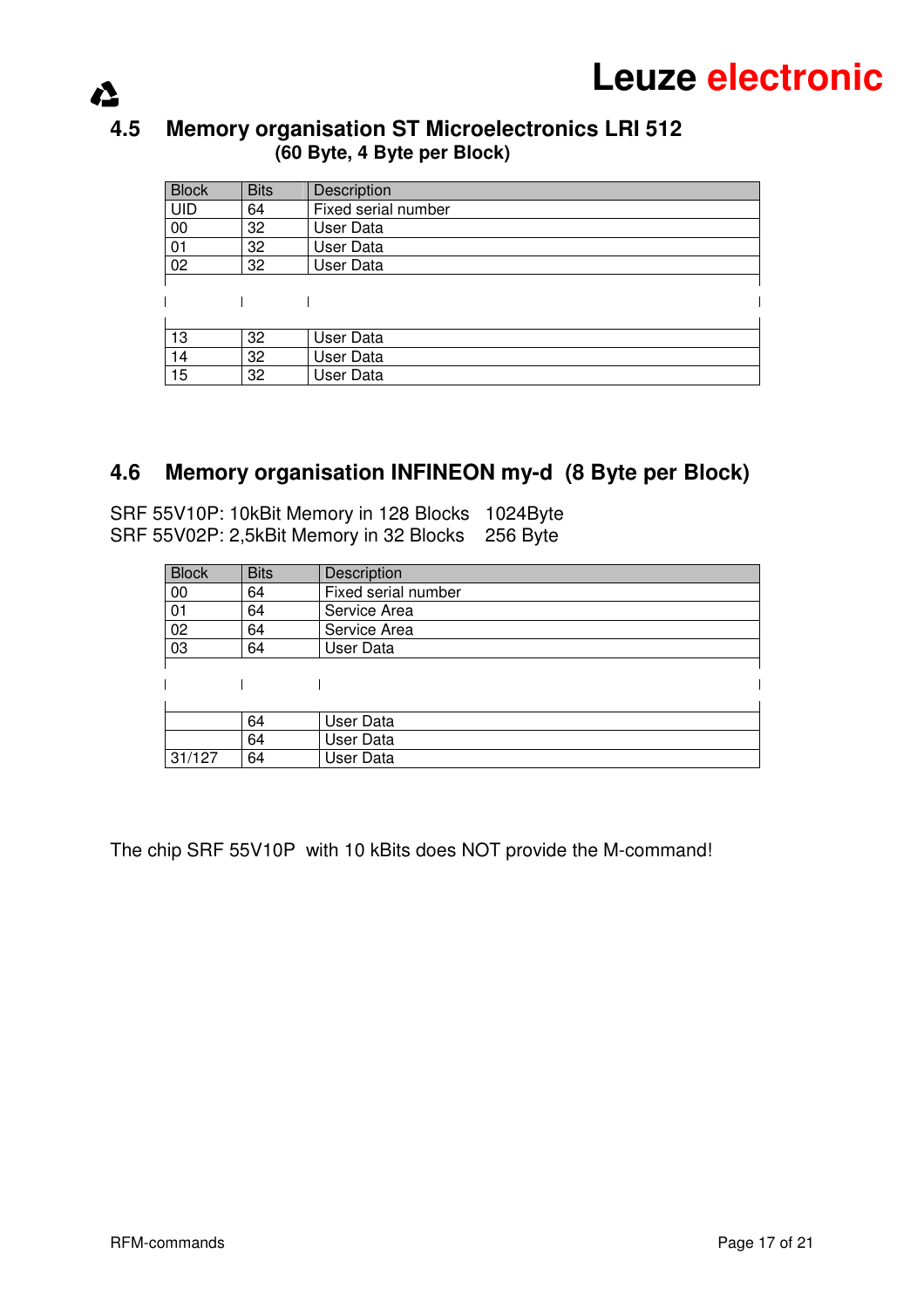### **4.7 Memory organisation EM Microelectronic EM4135 (288Byte, 8 Byte per Block)**

Blocks 0-11 cannot be used

⚠

| <b>Block</b> | <b>Bits</b> | Description         |
|--------------|-------------|---------------------|
| 12           | 64          | Fixed serial number |
| 13           | 64          | User Data           |
| 14           | 64          | User Data           |
| 15           | 64          | User Data           |
|              |             |                     |
|              |             |                     |
|              |             |                     |
|              | 64          | User Data           |
| 47           | 64          | User Data           |
| 48           | 64          | User Data           |

This chip does NOT provide the M-command!

### **4.8 Not supported Transponderchips**

Still new transponder are devellopped for this frequency. Because of this it may occure there is no function with the firmware you have. Please ask for actual versions if neccessary.

Hardware dependend following types cannot be supported:

- FRAM-Technology from Fujitsu
- Gem-Plus / Picco-Tag
- Mifare Chips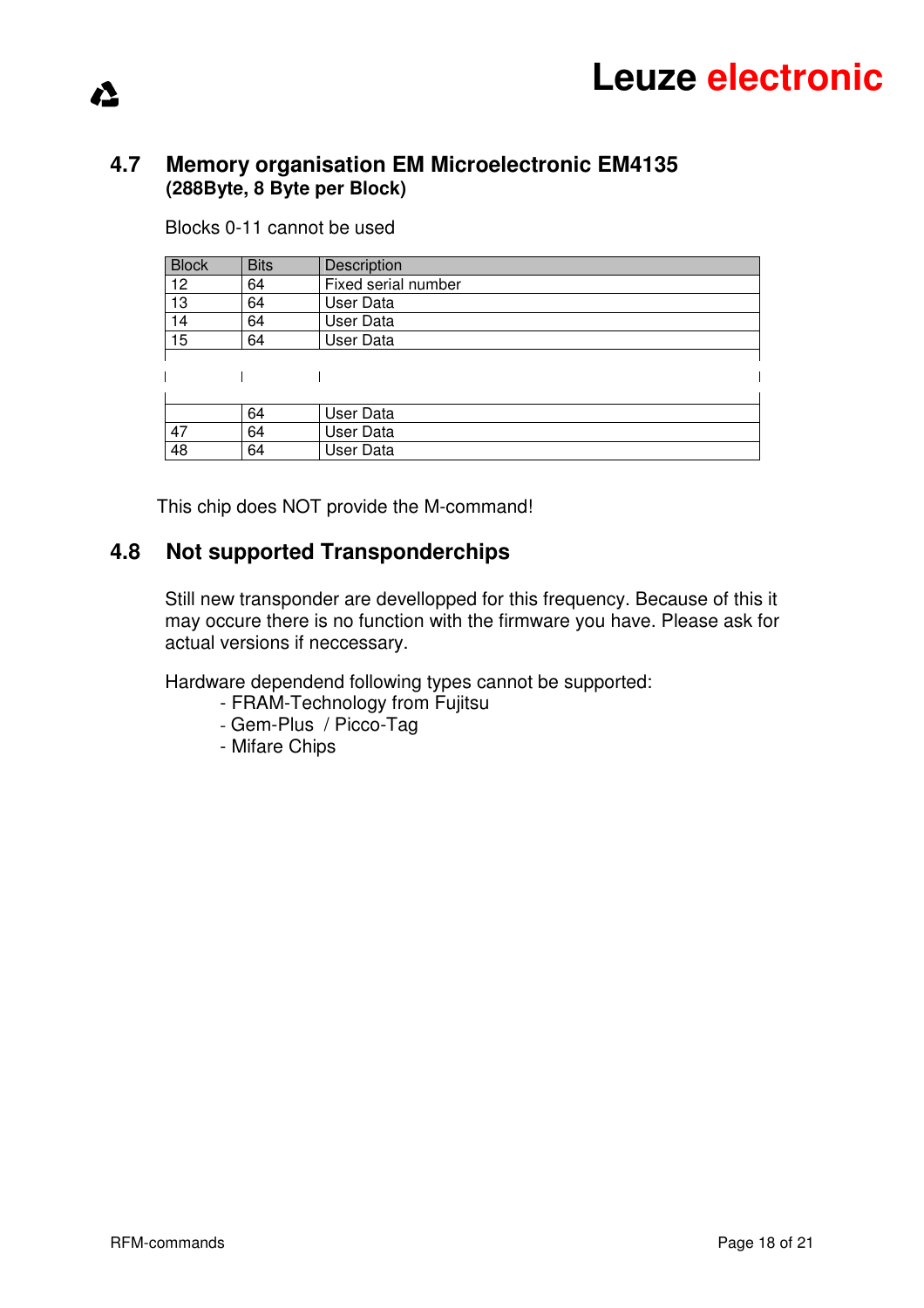# $\Lambda$

## **5 ASCII-Table**

| <b>HEX</b>      | <b>DEC</b>     | <b>CTRL</b>     | <b>ABV</b>                               | <b>ENGLISH</b>                                  | <b>GERMAN</b>                                   |
|-----------------|----------------|-----------------|------------------------------------------|-------------------------------------------------|-------------------------------------------------|
|                 |                |                 |                                          |                                                 |                                                 |
| 00              | 0              | $\triangle$     | <b>NUL</b>                               | <b>NULL</b>                                     | Null                                            |
| 01              | 1              | ^A              | SOH                                      | START OF HEADING                                | Kopfzeilenbeginn                                |
| 02              | $\overline{c}$ | ^B              | <b>STX</b>                               | <b>START OF TEXT</b>                            | Textanfangszeichen                              |
| 03              | 3              | $\overline{C}$  | <b>ETX</b>                               | <b>END OF TEXT</b>                              | Textendezeichen                                 |
| 04              | 4              | ^D              | <b>EOT</b>                               | <b>END OF TRANSMISSION</b>                      | Ende der Übertragung                            |
| 05              | 5              | ^E              | ENQ                                      | <b>ENQUIRY</b>                                  | Aufforderung zur Datenübertragung               |
| 06              | 6              | ^F              | <b>ACK</b>                               | ACKNOWLEDGE                                     | Positive Rückmeldung                            |
| 07              | 7              | ^G              | <b>BEL</b>                               | <b>BELL</b>                                     | Klingelzeichen                                  |
| 08              | 8              | ٨H              | BS                                       | <b>BACKSPACE</b>                                | Rückwärtsschritt                                |
| 09              | 9              | 시               | HT                                       | HORIZONTAL TABULATOR                            | <b>Horizontal Tabulator</b>                     |
| 0A<br>0B        | 10             | ^J<br>^K        | LF                                       | LINE FEED<br><b>VERTICAL TABULATOR</b>          | Zeilenvorschub                                  |
| 0C              | 11<br>12       | $^{\wedge}$     | VT<br>FF                                 | <b>FORM FEED</b>                                | Vertikal Tabulator<br>Seitenvorschub            |
| 0D              | 13             | ^M              | CR                                       | <b>CARRIAGE RETURN</b>                          | Wagenrücklauf                                   |
| 0E              | 14             | ^N              | <b>SO</b>                                | SHIFT OUT                                       | Dauerumschaltungszeichen                        |
| 0F              | 15             | ^O              | SI                                       | <b>SHIFT IN</b>                                 | Rückschaltungszeichen                           |
| 10              | 16             | ^P              | DLE                                      | DATA LINK ESCAPE                                | Datenübertragungsumschaltung                    |
| 11              | 17             | ^Q              | DC <sub>1</sub>                          | <b>DEVICE CONTROL 1 (X-ON)</b>                  | Gerätesteuerzeichen 1                           |
| 12              | 18             | ^R              | DC <sub>2</sub>                          | DEVICE CONTROL 2 (TAPE)                         | Gerätesteuerzeichen 2                           |
| 13              | 19             | ^S              | DC <sub>3</sub>                          | DEVICE CONTROL 3 (X-OFF)                        | Gerätesteuerzeichen 3                           |
| 14              | 20             | $^{\wedge}$ T   | DC4                                      | <b>DEVICE CONTROL 4</b>                         | Gerätesteuerzeichen 4                           |
| 15              | 21             | ^U              | <b>NAK</b>                               | NEGATIVE (/Tape) ACKNOWLEDGE                    | Negative Rückmeldung                            |
| 16              | 22             | $\overline{N}$  | <b>SYN</b>                               | <b>SYNCRONOUS IDLE</b>                          | Synchronisierung                                |
| 17              | 23             | ^W              | <b>ETB</b>                               | END OF TRANSMISSION BLOCK                       | Ende des Datenübertragungsblocks                |
| 18              | 24             | ^X              | CAN                                      | CANCEL                                          | Ungültig                                        |
| 19              | 25             | $\overline{y}$  | EM                                       | <b>END OF MEDIUM</b>                            | Ende der Aufzeichnung                           |
| 1A              | 26             | ^Z              | <b>SUB</b>                               | <b>SUBSTITUTE</b>                               | Substitution                                    |
| 1B              | 27             | ٨ŗ<br>$\Lambda$ | <b>ESC</b>                               | <b>ESCAPE</b>                                   | Umschaltung                                     |
| 1C<br>1D        | 28<br>29       | 시               | FS<br>GS                                 | <b>FILE SEPARATOR</b><br><b>GROUP SEPARATOR</b> | Hauptgruppentrennzeichen<br>Gruppentrennzeichen |
| 1E              | 30             | ۸۸              | <b>RS</b>                                | RECORD SEPARATOR                                | Untergruppentrennzeichen                        |
| 1F              | 31             | ٨               | US                                       | <b>UNIT SEPARATOR</b>                           | Teilgruppentrennzeichen                         |
| 20              | 32             |                 | <b>SP</b>                                | <b>SPACE</b>                                    | Leerzeichen                                     |
| 21              | 33             |                 | ı                                        | <b>EXCLAMATION POINT</b>                        | Ausrufungszeichen                               |
| 22              | 34             |                 | Ħ                                        | <b>QUOTATION MARK</b>                           | Anführungszeichen                               |
| 23              | 35             |                 | #                                        | <b>NUMBER SIGN</b>                              | Nummerzeichen                                   |
| 24              | 36             |                 | \$                                       | <b>DOLLAR SIGN</b>                              | Dollarzeichen                                   |
| $\overline{25}$ | 37             |                 | %                                        | PERCENT SIGN                                    | Prozentzeichen                                  |
| 26              | 38             |                 | &                                        | AMPERSAND                                       | Kommerzielles UND-Zeichen                       |
| 27              | 39             |                 | ٠                                        | <b>APOSTROPHE</b>                               | Apostroph                                       |
| 28              | 40             |                 |                                          | <b>OPENING PARENTHESIS</b>                      | runde Klammer (offen)                           |
| 29              | 41             |                 | ١                                        | <b>CLOSING PARENTHESIS</b>                      | runde Klammer (geschlossen)                     |
| 2A              | 42             |                 | $\star$                                  | <b>ASTERISK</b>                                 | Stern                                           |
| 2B              | 43<br>44       |                 | $\ddot{}$                                | <b>PLUS</b>                                     | Pluszeichen                                     |
| 2C<br>2D        | 45             |                 | ä,                                       | <b>COMMA</b><br><b>HYPHEN (MINUS)</b>           | Komma<br>Bindestrich (Minuszeichen)             |
| 2E              | 46             |                 |                                          | PERIOD (DECIMAL)                                | Punkt                                           |
| 2F              | 47             |                 |                                          | <b>SLANT</b>                                    | Schrägstrich (rechts)                           |
| 30              | 48             |                 | $\mathbf 0$                              |                                                 |                                                 |
| 31              | 49             |                 | 1                                        |                                                 |                                                 |
| 32              | 50             |                 | 2                                        |                                                 |                                                 |
| 33              | 51             |                 | 3                                        |                                                 |                                                 |
| 34              | 52             |                 | $\overline{4}$                           |                                                 |                                                 |
| 35              | 53             |                 | 5                                        |                                                 |                                                 |
| 36              | 54             |                 | 6                                        |                                                 |                                                 |
| 37              | 55             |                 | $\overline{7}$                           |                                                 |                                                 |
| 38              | 56             |                 | $\overline{8}$                           |                                                 |                                                 |
| 39              | 57             |                 | 9                                        |                                                 |                                                 |
| 3A              | 58             |                 | $\ddot{\phantom{a}}$                     | COLON                                           | Doppelpunkt                                     |
| 3B              | 59             |                 | ÷                                        | SEMI-COLON                                      | Semikolen                                       |
| 3C              | 60             |                 | $\prec$                                  | <b>LESS THEN</b>                                | Kleiner als                                     |
| 3D              | 61             |                 | $=$                                      | <b>EQUALS</b><br><b>GREATER THEN</b>            | Gleichheitszeichen                              |
| 3E<br>3F        | 62<br>63       |                 | $\mathbf{L}$<br>$\overline{\phantom{a}}$ | <b>QUESTION MARK</b>                            | Größer als                                      |
| 40              | 64             |                 | @                                        | <b>COMMERCIAL AT</b>                            | Fragezeichen<br>Kommerzielles a-Zeichen         |
|                 |                |                 |                                          |                                                 |                                                 |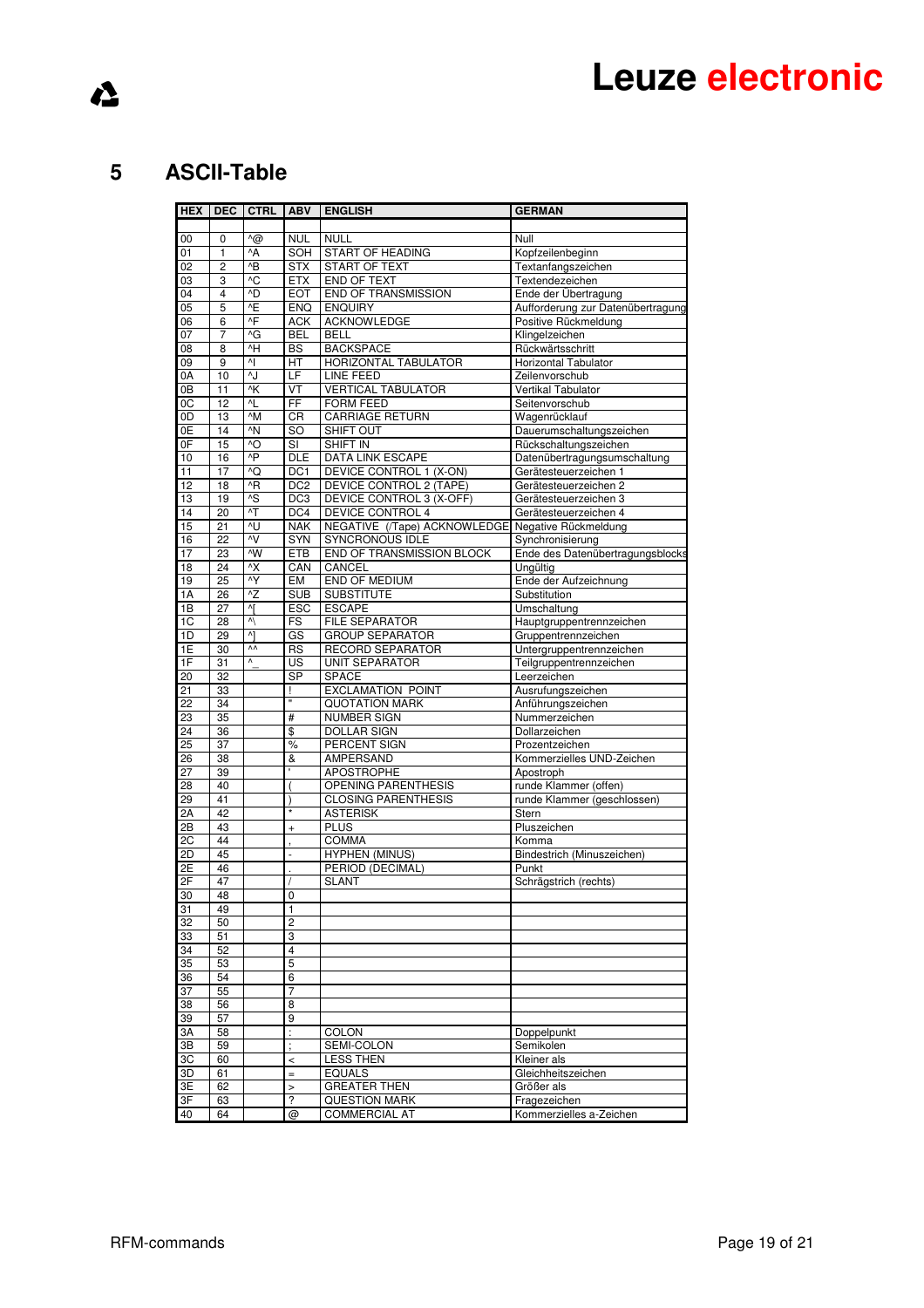| <b>HEX</b>      | <b>DEC</b>            | <b>CTRL</b> | ABV                   | <b>ENGLISH</b>                          | <b>GERMAN</b>                                        |
|-----------------|-----------------------|-------------|-----------------------|-----------------------------------------|------------------------------------------------------|
| 41              | 65                    |             | Α                     |                                         |                                                      |
| 42              | 66                    |             | $\overline{B}$        |                                         |                                                      |
| 43              | 67                    |             | С                     |                                         |                                                      |
| 44              | 68                    |             | D                     |                                         |                                                      |
| 45              | 69                    |             | Ε                     |                                         |                                                      |
| 46              | 70                    |             | F                     |                                         |                                                      |
| 47              | 71                    |             | G                     |                                         |                                                      |
| 48              | $\overline{72}$       |             | $\overline{H}$        |                                         |                                                      |
| 49              | 73                    |             | T                     |                                         |                                                      |
| 4A              | 74                    |             | J                     |                                         |                                                      |
| 4B<br>4C        | 75                    |             | Κ                     |                                         |                                                      |
| 4D              | 76<br>$\overline{77}$ |             | L<br>M                |                                         |                                                      |
| 4E              | 78                    |             | Ν                     |                                         |                                                      |
| 4F              | 79                    |             | O                     |                                         |                                                      |
| 50              | 80                    |             | P                     |                                         |                                                      |
| 51              | 81                    |             | Q                     |                                         |                                                      |
| 52              | 82                    |             | R                     |                                         |                                                      |
| 53              | 83                    |             | S                     |                                         |                                                      |
| 54              | 84                    |             | Τ                     |                                         |                                                      |
| 55              | 85                    |             | Ū                     |                                         |                                                      |
| 56              | 86                    |             | V                     |                                         |                                                      |
| 57              | 87                    |             | $\overline{W}$        |                                         |                                                      |
| 58              | 88                    |             | Χ                     |                                         |                                                      |
| $\overline{59}$ | 89                    |             | Y                     |                                         |                                                      |
| 5A              | 90                    |             | Z                     |                                         |                                                      |
| 5B<br>5C        | 91<br>92              |             | $\backslash$          | OPENING BRACKET<br><b>REVERSE SLANT</b> | eckige Klammer (offen)                               |
| 5D              | 93                    |             |                       | <b>CLOSING BRACKET</b>                  | Schrägstrich (links)<br>eckige Klammer (geschlossen) |
| 5E              | 94                    |             | $\boldsymbol{\wedge}$ | <b>CIRCUMFLEX</b>                       | Zirkumflex                                           |
| 5F              | 95                    |             |                       | <b>UNDERSCORE</b>                       | Unterstrich                                          |
| 60              | 96                    |             |                       | <b>GRAVE ACCENT</b>                     | Gravis                                               |
| 61              | 97                    |             | a                     |                                         |                                                      |
| 62              | 98                    |             | b                     |                                         |                                                      |
| 63              | 99                    |             | $\mathbf c$           |                                         |                                                      |
| 64              | 100                   |             | d                     |                                         |                                                      |
| 65              | 101                   |             | е                     |                                         |                                                      |
| 66              | 102                   |             | f                     |                                         |                                                      |
| 67              | 103                   |             | g                     |                                         |                                                      |
| 68              | 104                   |             | h                     |                                         |                                                      |
| 69              | 105                   |             | i                     |                                         |                                                      |
| 6A              | 106                   |             |                       |                                         |                                                      |
| 6B<br>6C        | 107<br>108            |             | k<br>ı                |                                         |                                                      |
| 6D              | 109                   |             | m                     |                                         |                                                      |
| 6E              | 110                   |             | n                     |                                         |                                                      |
| 6F              | 111                   |             | $\circ$               |                                         |                                                      |
| 70              | 112                   |             | p                     |                                         |                                                      |
| 71              | 113                   |             | $\mathsf{q}$          |                                         |                                                      |
| $^{12}$         | 114                   |             | r                     |                                         |                                                      |
| 73              | 115                   |             | $\mathbf s$           |                                         |                                                      |
| 74              | 116                   |             | t                     |                                         |                                                      |
| 75              | 117                   |             | u                     |                                         |                                                      |
| 76              | 118                   |             | ٧                     |                                         |                                                      |
| 77              | 119                   |             | W                     |                                         |                                                      |
| 78              | 120                   |             | X                     |                                         |                                                      |
| 79              | 121                   |             | y                     |                                         |                                                      |
| 7A              | 122                   |             | Z<br>J                |                                         | geschweifte Klammer (offen)                          |
| 7B<br>7C        | 123<br>124            |             |                       | OPENING BRACE<br><b>VERTICAL LINE</b>   | Vertikalstrich                                       |
| 7D              | 125                   |             |                       | <b>CLOSING BRACE</b>                    | geschweifte Klammer (geschlossen)                    |
| 7E              | 126                   |             | $\sim$                | <b>TILDE</b>                            | Tilde                                                |
| 7F              | 127                   |             | DEL                   | DELETE (RUBOUT)                         | Löschen                                              |
|                 |                       |             |                       |                                         |                                                      |